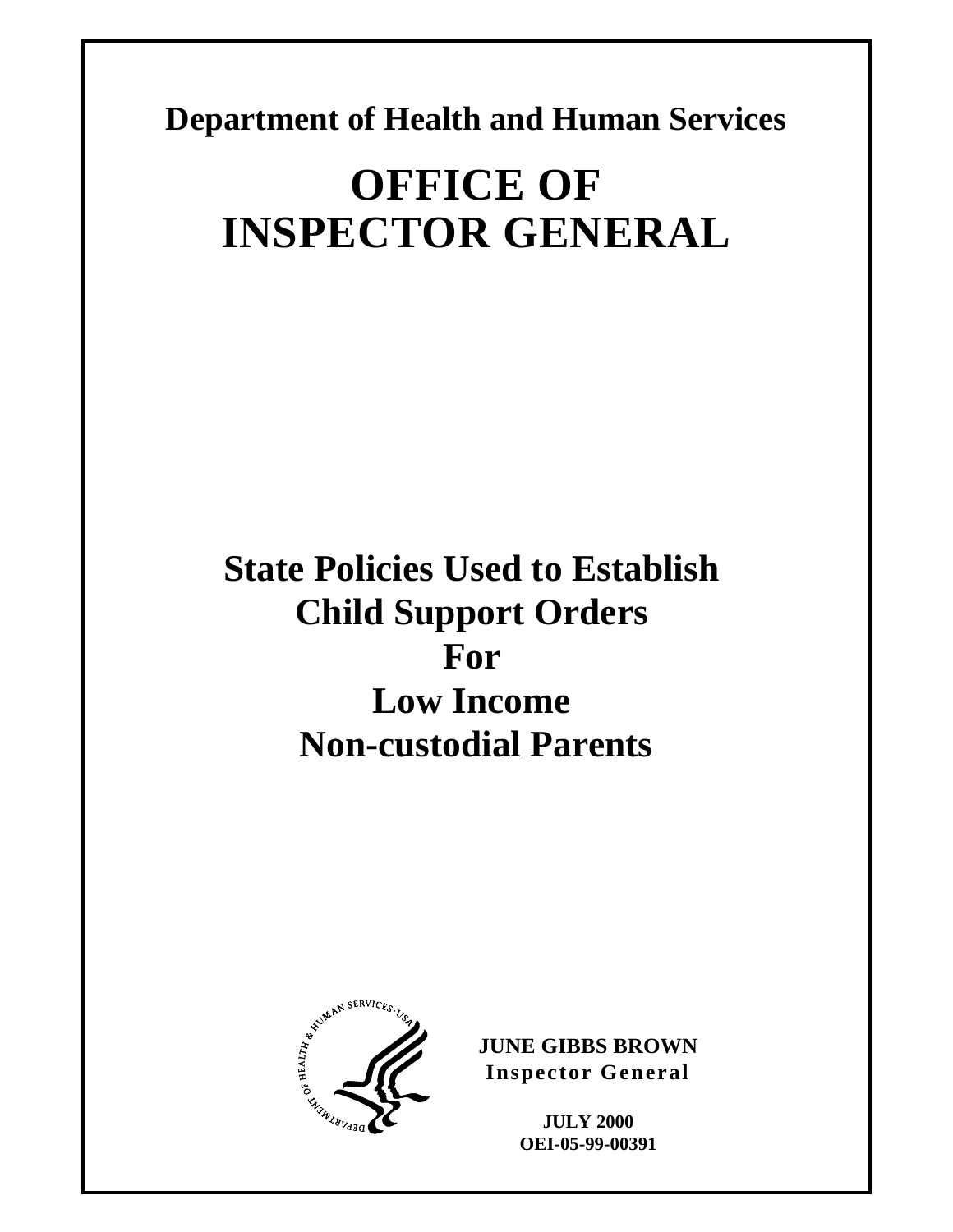# **OFFICE OF INSPECTOR GENERAL**

The mission of the Office of Inspector General (OIG), as mandated by Public Law 95-452, is to protect the integrity of the Department of Health and Human Services programs as well as the health and welfare of beneficiaries served by them. This statutory mission is carried out through a nationwide program of audits, investigations, inspections, sanctions, and fraud alerts. The Inspector General informs the Secretary of program and management problems and recommends legislative, regulatory, and operational approaches to correct them.

# **Office of Evaluation and Inspections**

The Office of Evaluation and Inspections (OEI) is one of several components of the Office of Inspector General. It conducts short-term management and program evaluations (called inspections) that focus on issues of concern to the Department, the Congress, and the public. The inspection reports provide findings and recommendations on the efficiency, vulnerability, and effectiveness of departmental programs.

OEI's Chicago regional office prepared this report under the direction of William Moran, Regional Inspector General and Natalie Coen, Deputy Inspector General. Principal OEI staff included:

Victoria Dougherty, *Project Leader* Linda Hall, *Program Specialist* Ann Maxwell, *Analyst* Marco Villagrana, *Analyst* Madeline Carpinelli, *Analyst* James Athos, *Intern*

# **REGION HEADQUARTERS**

To obtain copies of this report, please call the Chicago Regional Office at 312-353-9867. Reports are also available on the World Wide Web at our home page address:

http://www.hhs.gov/oig/oei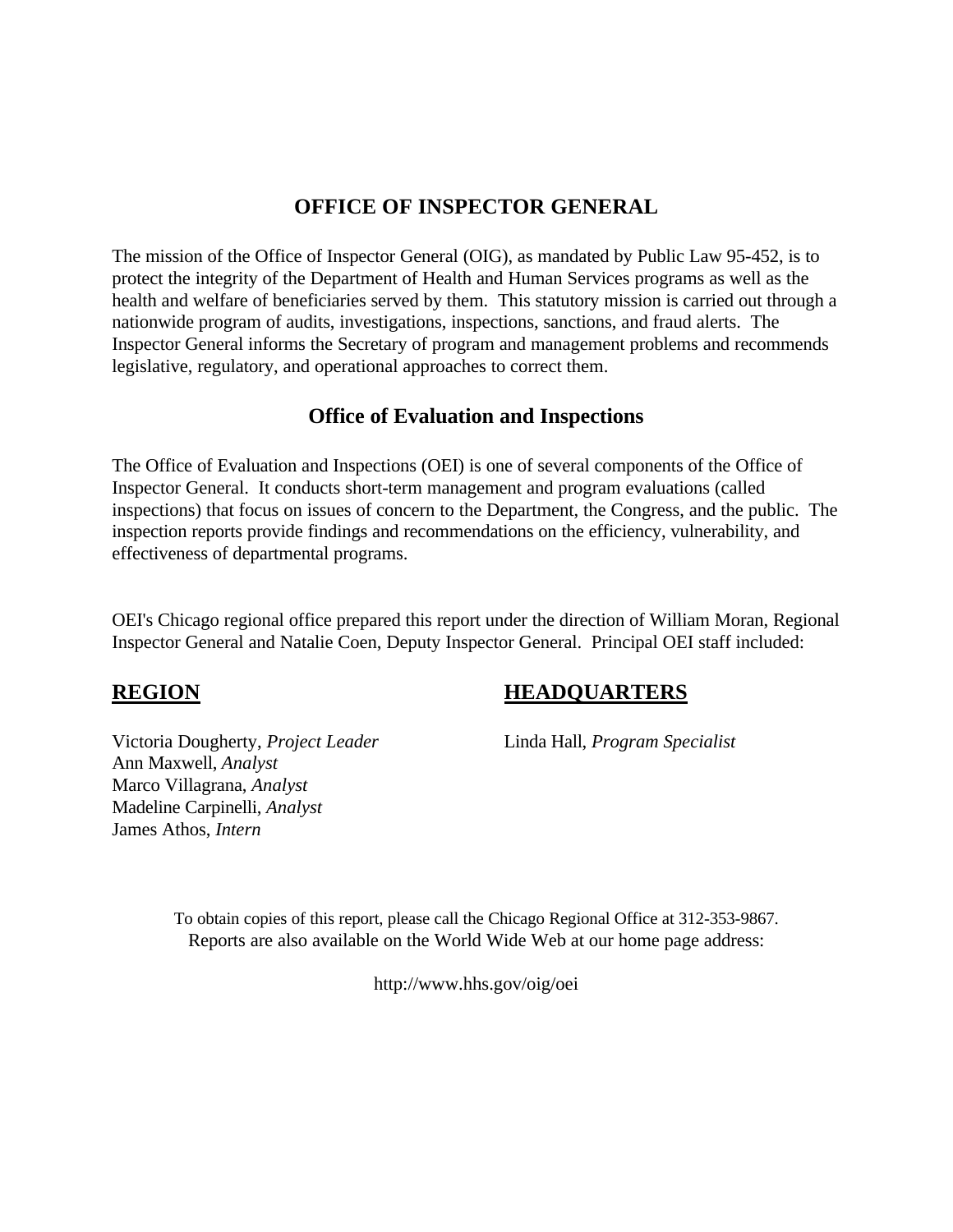# **EXECUTIVE SUMMARY**

# **PURPOSE**

To examine the policies States use to determine the amount of child support to be paid by low-income non-custodial parents.

# **BACKGROUND**

The recent decline in welfare receipt elevates the need for increased child support collections to help single parents maintain self-sufficiency. The low-income status of many non-custodial parents adds to the challenge of boosting child support collections to meet custodial family needs. Some low-income obligors are delinquent in support payments because they are unwilling to pay support. However, one study estimates that 60 percent of non-custodial parents who do not pay child support, have a limited ability to pay support based on their income levels, education levels, rates of institutionalization, and intermittent employment history.<sup>1</sup> These non-custodial parents have come to be known in the child support community as "dead-broke" rather than "dead-beat".

In recent years, the research and policy community has devoted more attention to strategies to increase the ability of non-custodial parents to pay child support. One primary area of concern is the order establishment process. In particular, representatives of the child support enforcement community have raised questions regarding the effect of income imputation and arrearage policies on the non-custodial parent's ability to comply with the requirements of their child support order.

We examined the policies used by States to determine the financial obligations owed by non-custodial parents through a close-ended survey of the Directors of each State's child support enforcement agency. While this report provides self-reported information on all States' policies in this area, our companion report, *The Establishment of Child Support Orders for Low-Income Non-custodial Parents* (OEI-05-99-00390), provides a more indepth review of the practices used to determine financial obligations in a sample of 10 States and the payment compliance associated with these practices.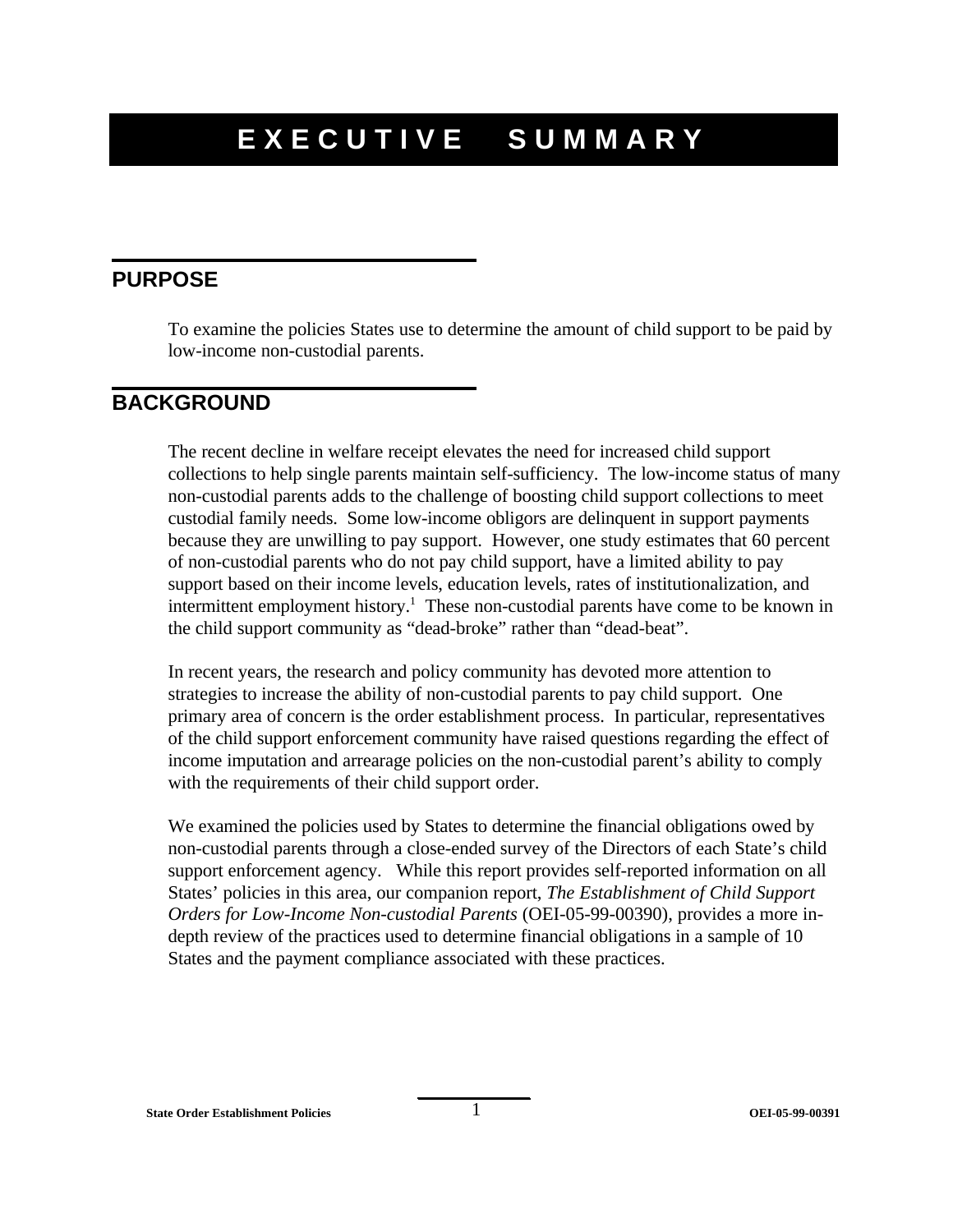# **OVERVIEW**

### **Retroactive Support**

Forty-six States charge non-custodial parents for welfare paid prior to the establishment of the order (welfare debt) or for retroactive support. Most States also charge non-custodial parents for the costs of paternity testing. Some States charge non-custodial parents other establishment-related fees, court and attorney fees, case processing fees and birth-related medical charges.

### **Routine Fees and Interest**

In addition to the monthly support obligation and front-end arrears, non-custodial parents in many States are also obligated to pay other ongoing fees and interest on unpaid support. Forty-six States allow employers to charge fees to non-custodial parents for income withholding. In seven of these States, non-custodial parents are also charged ongoing case processing fees. In 34 States, interest charges on unpaid support can add to the total charges for which non-custodial parents are responsible.

### **Income Imputation**

Most States impute (i.e. attribute) income to the non-custodial parent if the non-custodial parent fails to provide relevant income information or if the non-custodial parent is unemployed or underemployed. Most of the States which impute income consider a combination of factors to determine the imputed amount. Thirty-five States base imputed income on the premise that the non-custodial parent should be able to work a minimum wage job for 40 hours/week.

### **Minimum Order Policies**

Thirty States specify an income threshold below which orders are established as a minimum amount. Eleven States which do not have an income threshold still have a minimum award amount available for use in low-income cases. The thresholds used to define low-income obligors and the minimum order amounts used vary by State.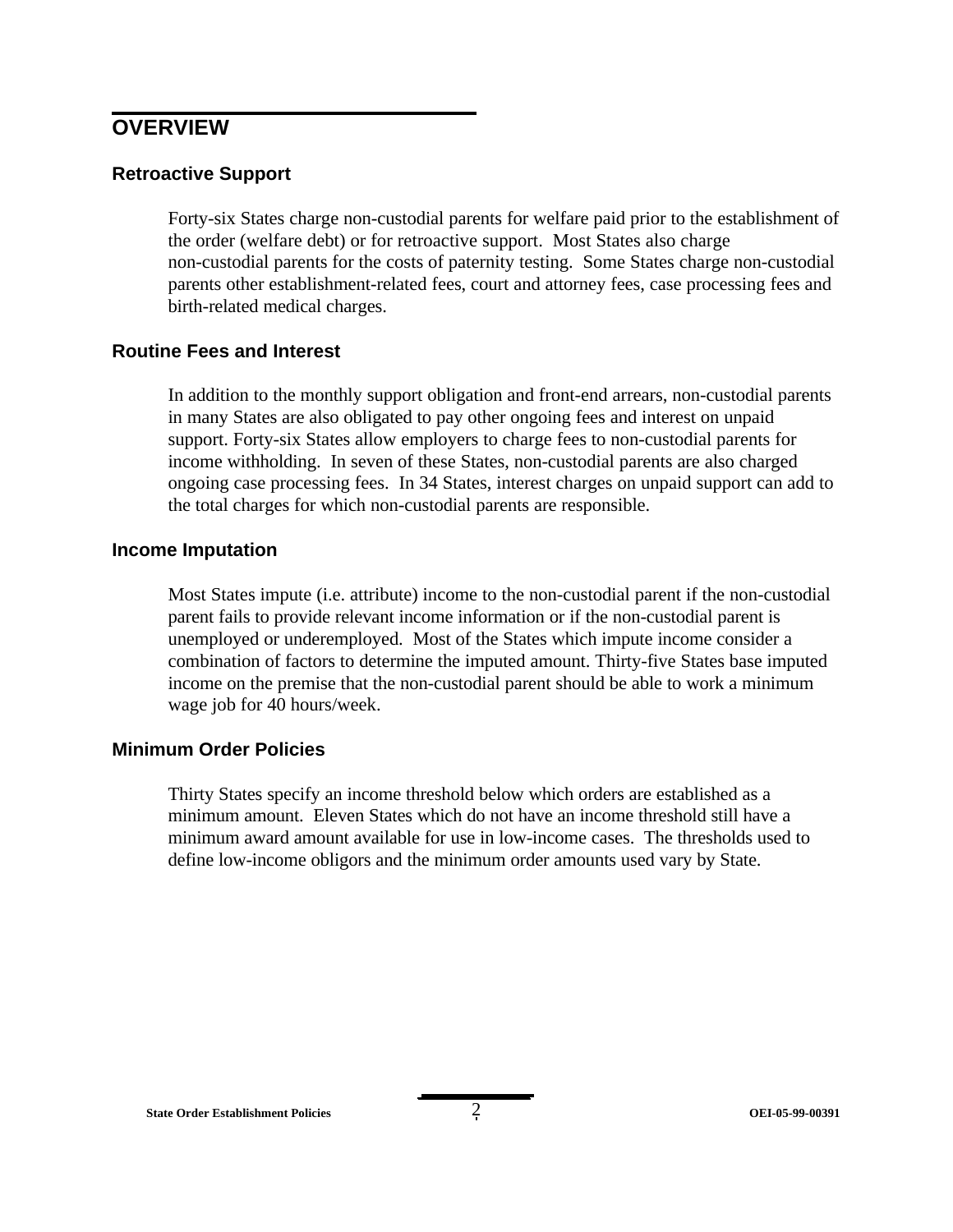# **TABLE OF CONTENTS**

| <b>POLICY OVERVIEW</b> |
|------------------------|
|                        |
|                        |
|                        |
| <b>APPENDICES</b>      |
|                        |
|                        |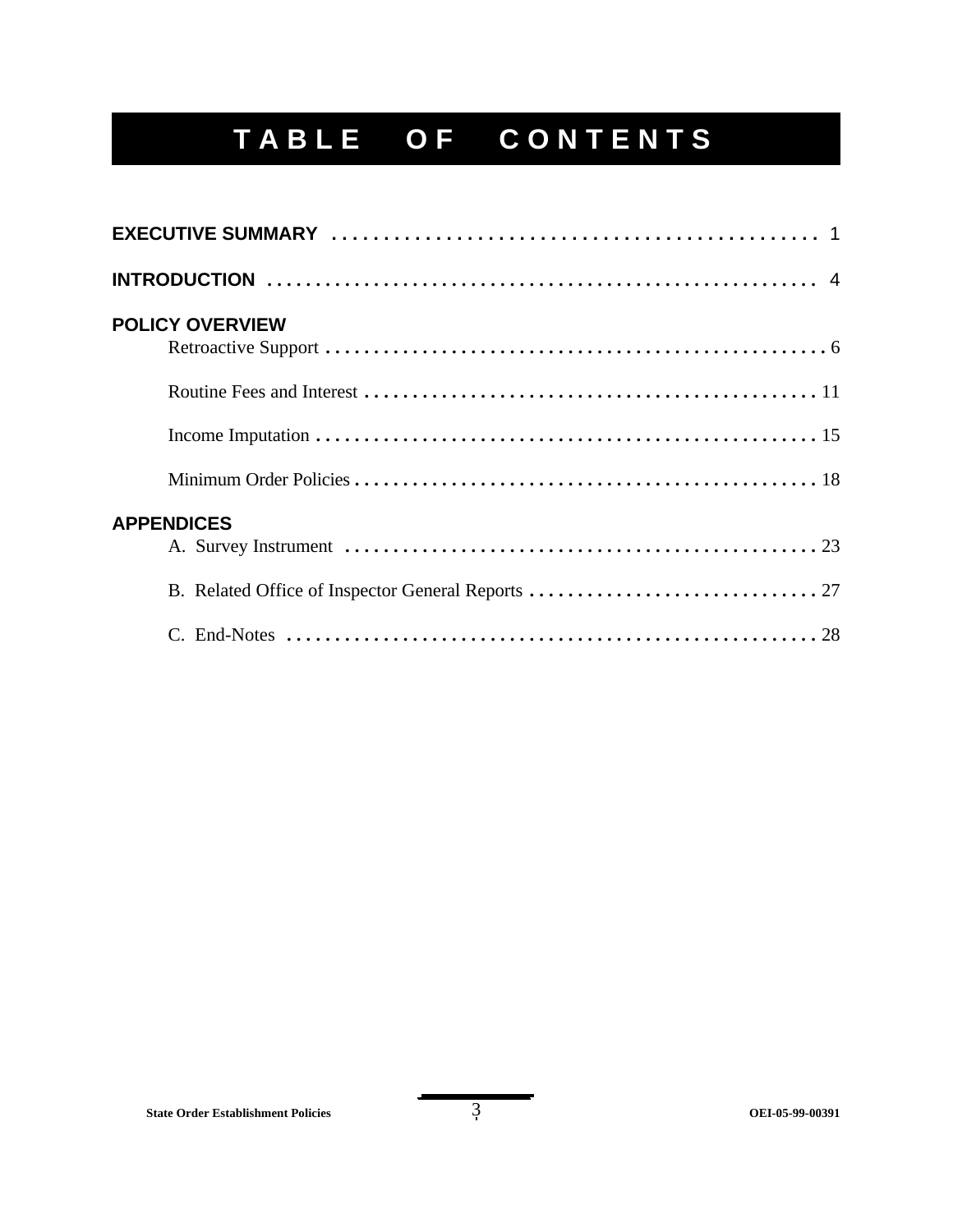# **INTRODUCTION**

# **PURPOSE**

To examine the policies States use to determine the amount of child support to be paid by low-income non-custodial parents.

# **BACKGROUND**

This report examines the policies States use to determine the amount of child support to be paid by low-income non-custodial parents. While this report provides information on all States' policies in this area, a companion report, *The Establishment of Child Support Orders for Low-Income Non-custodial Parents* (OEI-05-99-00390), examines these policies in more depth in a sample of States and their relationship to payment compliance. A follow-up report will examine the degree to which child support orders are aligned with the earnings of obligors and the relationship between order alignment and payments.

### **Low Payment Rates and Custodial Parent Poverty**

Although child support collections have increased significantly in recent years, overall rates of collection remain low. In fiscal year (FY) 1997, of the \$17.6 billion due in current support, \$8.1 billion, or 46 percent was not collected. $2$ 

Low child support collections leave many single mothers and their children in poverty. In 1995, 85 percent of custodial parents were women, 33 percent of whom lived below the Federal poverty line.<sup>3</sup> The percentage of custodial parents receiving welfare declined significantly in the past few years, dropping from 47 percent in 1995 to 34 percent in 1998.4 This decline in welfare receipt elevates the need for increased child support collections to help struggling single parents maintain self-sufficiency. The regular receipt of child support is often cited as a critical ingredient to welfare reform success.

### **The Earnings of Non-Custodial Parents**

The non-custodial parent population can be divided into three income tiers: high, middle, and low. In each of these tiers, there are non-custodial parents who do not pay their child support. The percentage of obligors who do not pay support is greatest in the low-income tier.<sup>5</sup> Some obligors are delinquent in support payments because they are unwilling to pay support. However, one study estimates that 60 percent of non-custodial parents who

**State Order Establishment Policies** 4 **OEI-05-99-00391**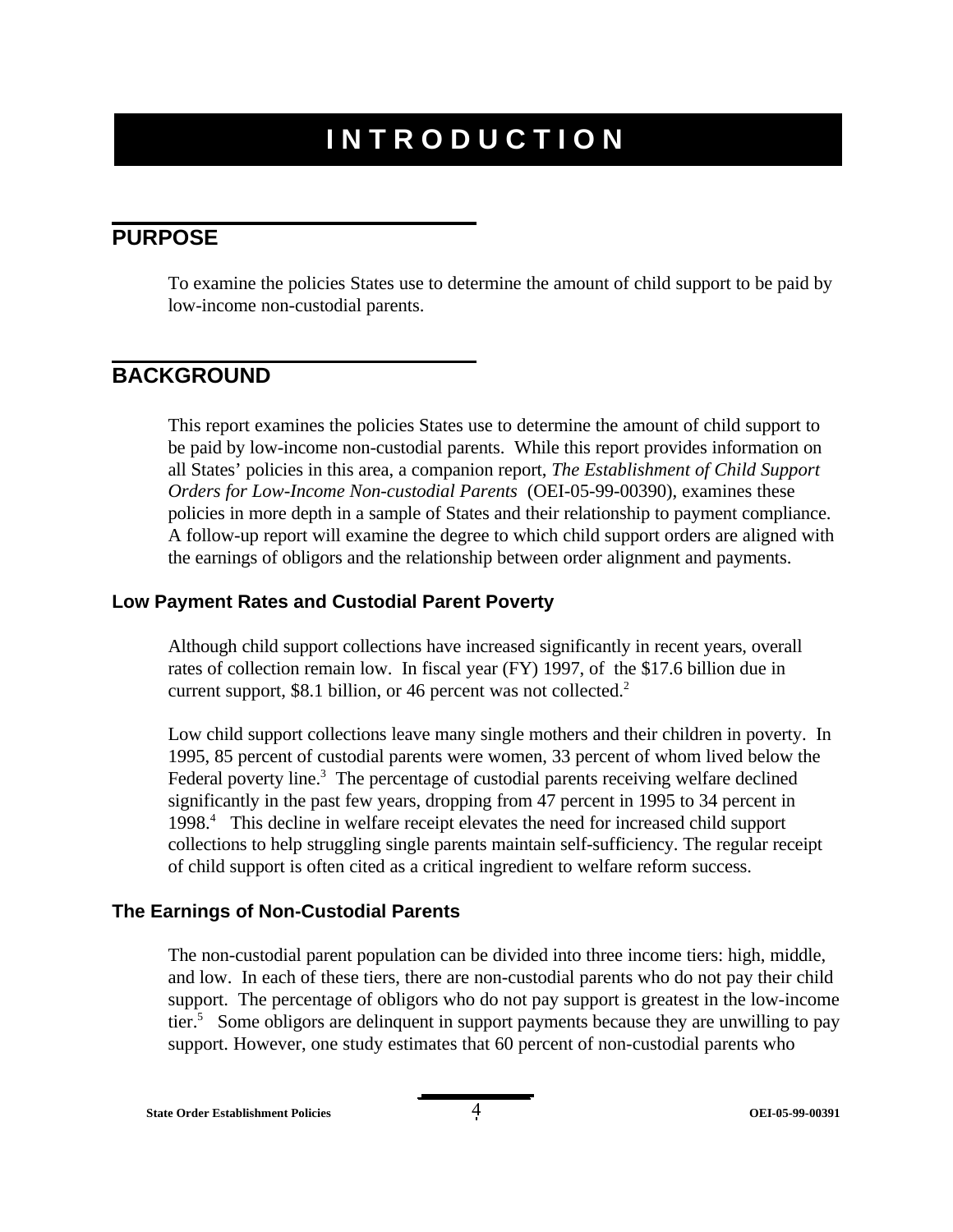do not pay child support, have a limited ability to pay support based on their income levels, education levels, institutionalization rates, and intermittent employment history.<sup>6</sup> These non-custodial parents are known as "dead-broke" rather than "dead-beat".

### **Increasing Attention to the Treatment of Low-income Non-custodial Parents**

In recent years, the research and policy community has devoted more attention to the treatment of low-income non-custodial parents in the child support system. Especially in the wake of welfare reform, more attention is being devoted to how to improve the family maintenance contributions of low-income fathers to parallel the welfare-to-work initiatives for low-income mothers. The Department of Health and Human Services' Fatherhood Initiative and the proposed Fathers Count Act demonstrate this trend.

As researchers and policy-makers develop strategies to increase the cooperation of noncustodial parents, one primary area of concern is the order establishment process. Representatives of the child support enforcement community have raised questions about the effect of income imputation and arrearage policies on the non-custodial parent's ability to comply with the support order obligation.

The establishment of orders for child support enforcement cases (also known as IV-D cases, referring to the related title of the Social Security Act), occurs through either judicial or administrative processes. States are required to establish child support orders in accordance with State guidelines, outlining specific descriptive and numeric criteria. Any deviation from the presumptive guideline amount must be justified in writing.

This report and its companions examine how States address the limited incomes of noncustodial parents in the establishment of orders and the relationship between these practices and payment compliance. Inability to pay is only one of several reasons for noncompliance with child support orders. Other reasons often cited as potential motivators of unwillingness to pay support include custody and visitation disputes and State retention of payments made on behalf of families on welfare.

# **SCOPE AND METHODOLOGY**

In this inspection we provide an overview of the policies used by all States to determine the amount owed in child support orders. To gather data on the State policies, we sent a close-ended survey to the directors of the child support enforcement agencies in each State and the District of Columbia. Surveys were distributed via facsimile in September 1999 and survey data was collected between September and December 1999. Survey responses reflect State policy and are not necessarily reflective of local practice. The responses were self-reported by the IV-D Directors or assigned staff and were not probed.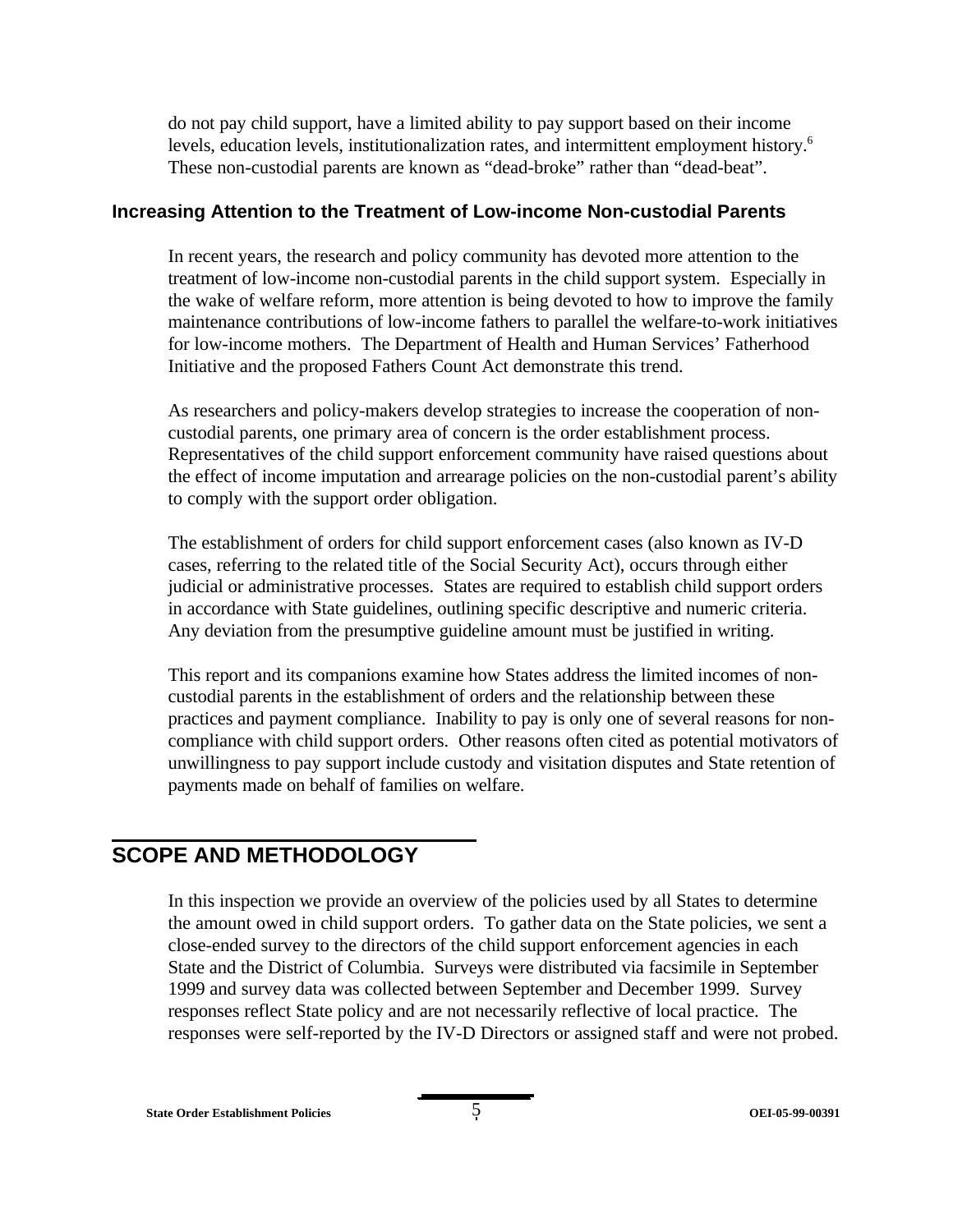# **OVERVIEW**

# **Retroactive Support**

### **Map I: States That Charge for Welfare Debt/Retroactive Support**

All but six of the States charge non-custodial parents for welfare paid to the child prior to the establishment of the order (welfare debt) or retroactive support for time prior to the establishment of the order. These two categories were combined to reflect all charges for prior child support. Forty-six States hold non-custodial parents responsible for this debt in addition to their monthly support obligation.

## **Table I: Period of Time For Which Non-custodial Parents are Subject to Welfare Debt/Retroactive Support Charges**

In the 46 States that charge for support prior to order establishment, the point in time from which the debt is calculated varies, ranging from the child's date of birth to the date of filing for support. This table gives a State-by-State summary of the time periods for which non-custodial parents are held accountable for support prior to order establishment. The survey question was not designed to capture different periods of time for which States may charge retroactive support in TANF versus non-TANF cases.

# **Figure I: Front End Fees Charged to the Non-custodial Parent At the Time of Order Establishment**

In addition to the prospective support order obligation, non-custodial parents are potentially responsible for other front end costs at the time of order establishment. Eight States charge non-custodial parents for case processing fees. Nine States charge for court fees and 10 charge for attorneys' services. All States, with the exception of Vermont, charge the non-custodial parents for either blood or genetic testing to determine fatherhood. Twenty-five States charge for birth related medical costs. All of the States, except Arkansas, Georgia, Missouri, Montana, North Carolina and South Carolina, charge non-custodial parents for welfare debt or retroactive support.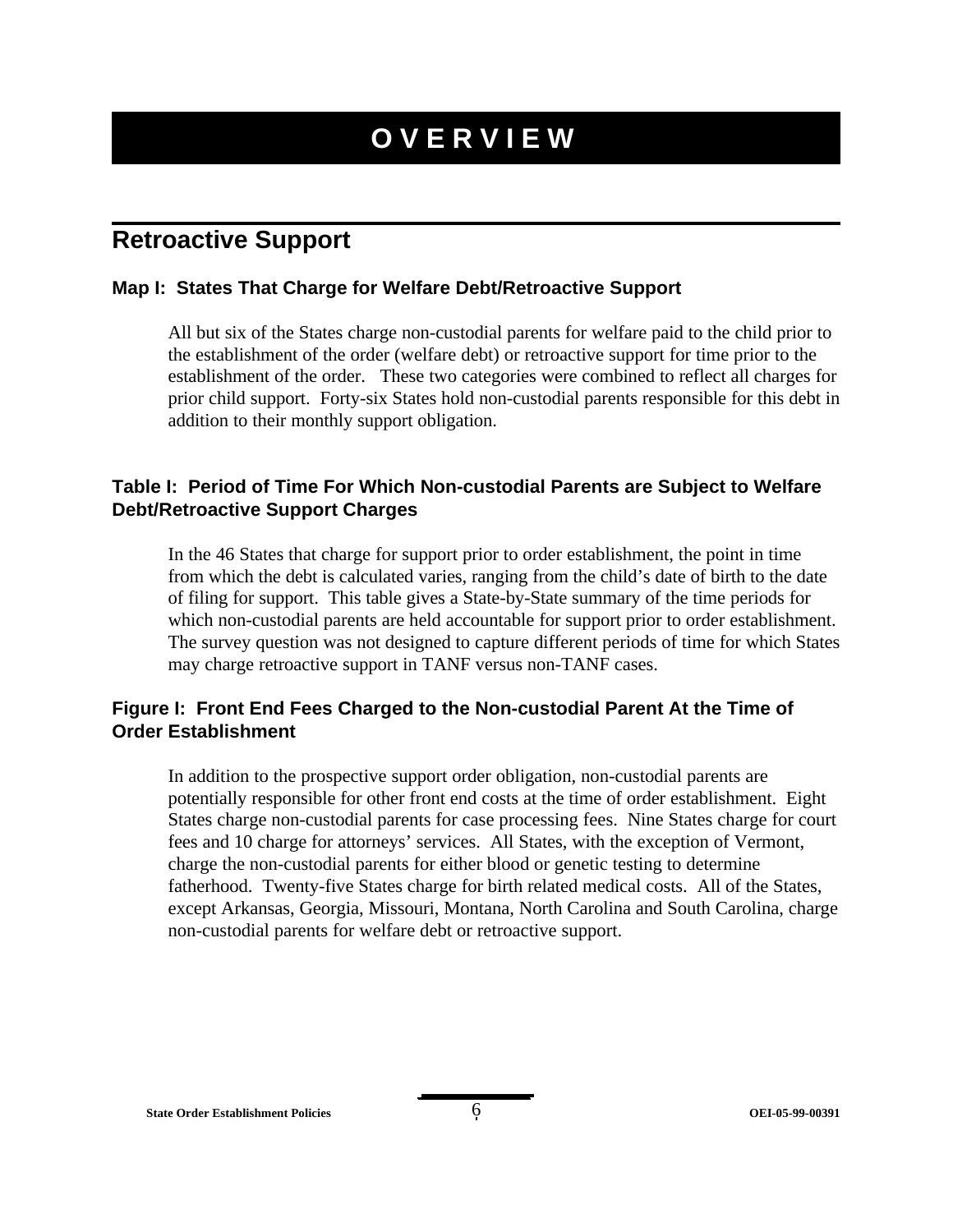



combined to reflect charges for child support prior to order

categories were

\*States responded that they charged for either welfare debt or retroactive support; these<br>establishment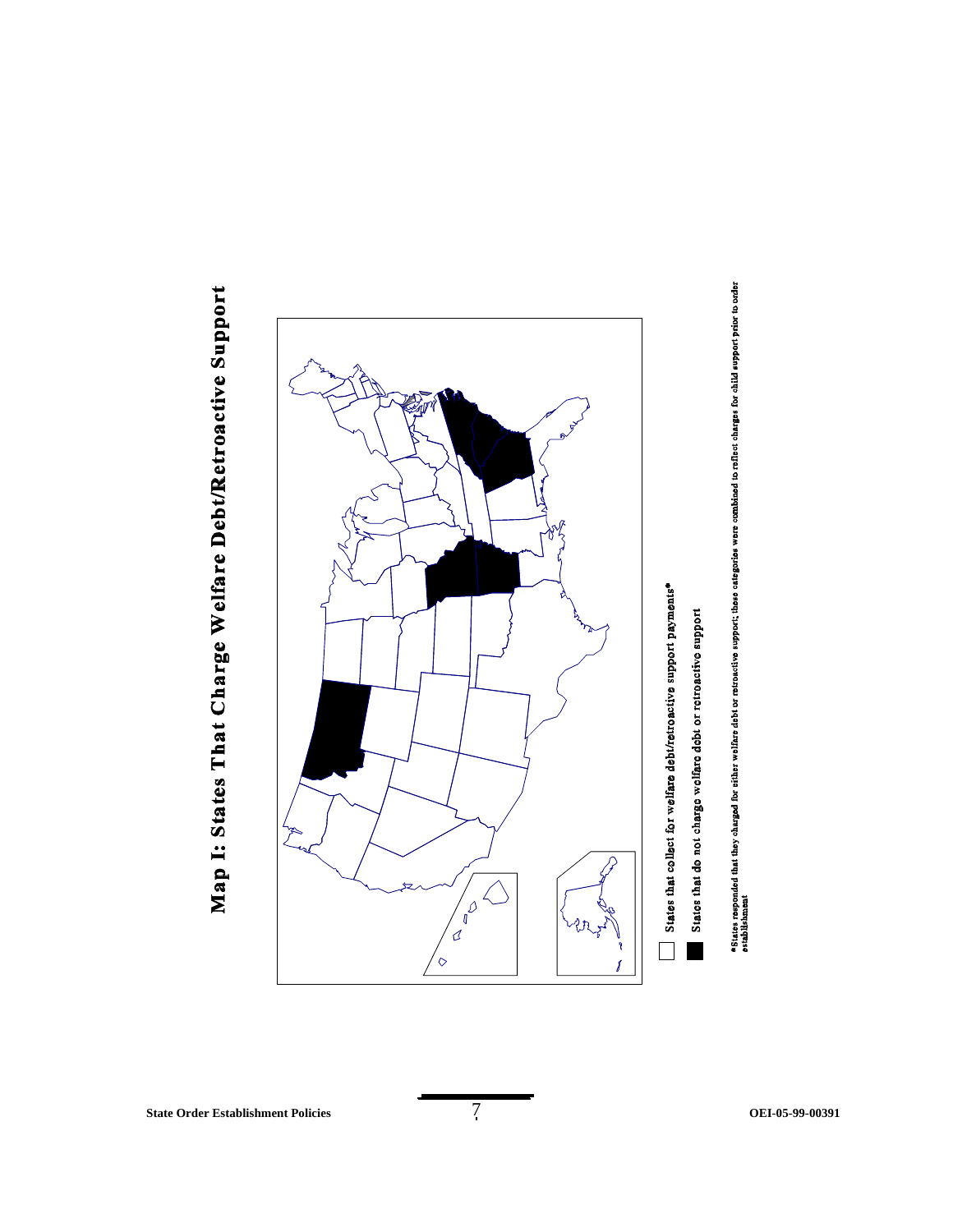# **Table 1: Period of Time for Which Non-Custodial Parents are Subject to Welfare Debt/Retroactive Support Charges**

| <b>State</b>  | <b>Time Period</b>                                                               |
|---------------|----------------------------------------------------------------------------------|
| Alabama       | From date of paternity establishment, maximum is 2 years prior                   |
| Alaska        | From date of service of paternity, maximum is 6 years prior                      |
| Arizona       | From date of filing for support                                                  |
| Arkansas      | Do not collect                                                                   |
| California    | Up to 3 years prior to date of filing for support                                |
| Colorado      | From date of birth of child                                                      |
| Connecticut   | From date of birth of child, maximum is 3 years prior                            |
| Delaware      | From date of paternity establishment, maximum is 2 years prior                   |
| D.C.          | From date of birth of child                                                      |
| Florida       | Up to 2 years prior to date of filing for support                                |
| Georgia       | Do not collect                                                                   |
| Hawaii        | Court's discretion                                                               |
| Idaho         | Up to 3 years prior to date of filing for support                                |
| Illinois      | Court's discretion                                                               |
| Indiana       | From date of birth of child or date of filing for paternity (court's discretion) |
| Iowa          | From date of birth of child or up to 3 years prior to filing for support         |
| Kansas        | From when the non-custodial parent knew of the existence of the child            |
| Kentucky      | Court's discretion                                                               |
| Louisiana     | From date of filing for support                                                  |
| Maine         | Up to 6 years prior to date of filing for support                                |
| Maryland      | From date of filing for support                                                  |
| Massachusetts | From date of birth of child                                                      |
| Michigan      | From date of birth of child                                                      |
| Minnesota     | Up to 2 years from date of filing for support                                    |
| Mississippi   | Court's discretion                                                               |
| Missouri      | Do not collect                                                                   |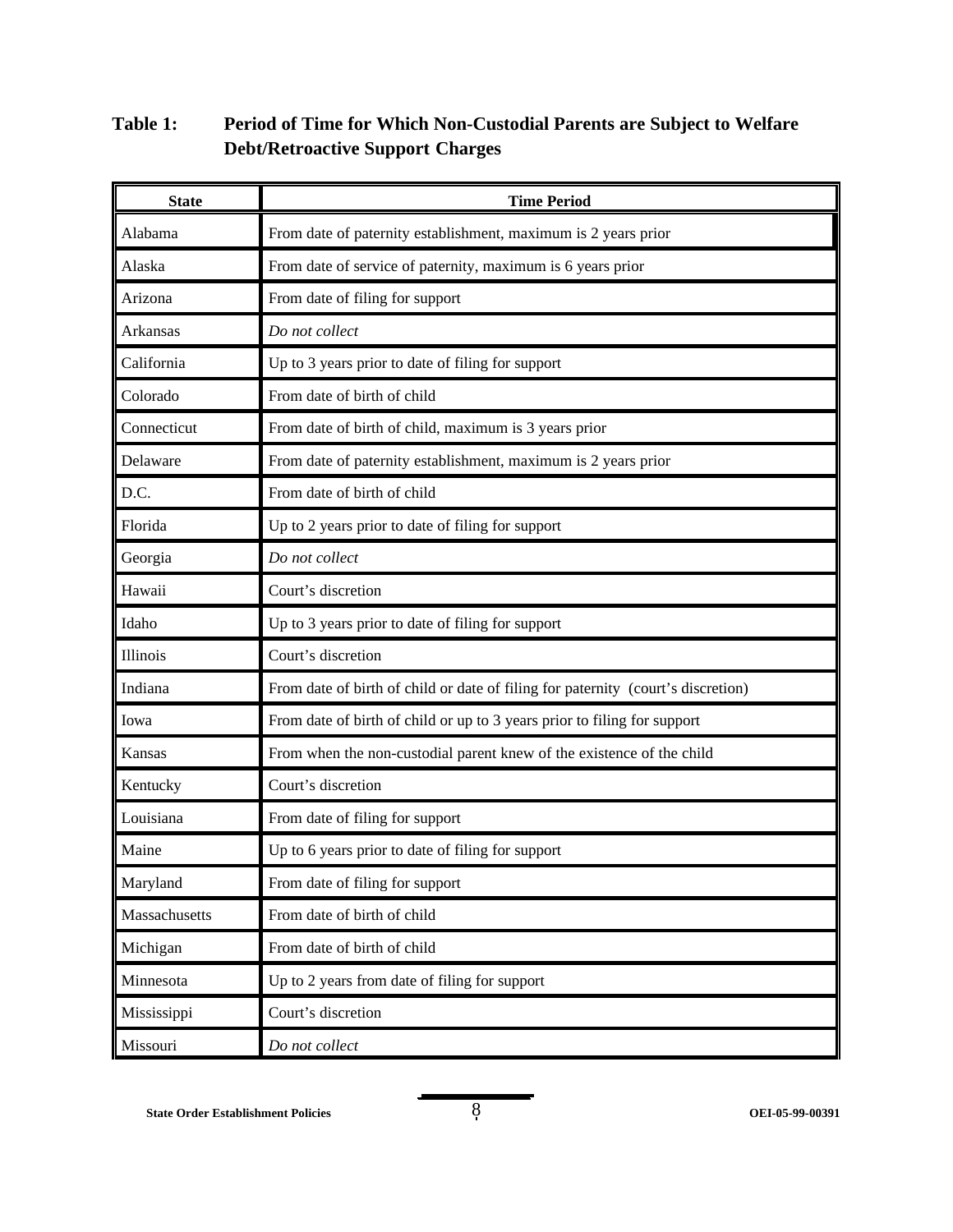| <b>State</b>   | <b>Time Period</b>                                                                       |
|----------------|------------------------------------------------------------------------------------------|
| Montana        | Do not collect                                                                           |
| Nebraska       | From date of birth of child                                                              |
| Nevada         | Up to 4 years prior to date of filing for support                                        |
| New Hampshire  | From date of filing for support                                                          |
| New Jersey     | From date of filing for support                                                          |
| New Mexico     | From date of birth of child                                                              |
| New York       | From date custodial parent (CP) opened case with the TANF office                         |
| North Carolina | Do not collect                                                                           |
| North Dakota   | From date of birth of child or first contact with IV-D Agency                            |
| Ohio           | From date of birth of child                                                              |
| Oklahoma       | Up to 60 months prior to the date of filing for support                                  |
| Oregon         | From date of first contact with IV-D Agency                                              |
| Pennsylvania   | From date of filing for support                                                          |
| Rhode Island   | Up to 6 years prior to date of paternity establishment                                   |
| South Carolina | Do not collect                                                                           |
| South Dakota   | From date of birth of child, maximum is 6 years                                          |
| Tennessee      | From date of paternity establishment                                                     |
| Texas          | From date of birth of child                                                              |
| Utah           | Up to 4 years prior to the date of order establishment                                   |
| Vermont        | From the date of filing for support with the court                                       |
| Virginia       | From date of birth of child, limit is to July, 1988 when the guidelines were established |
| Washington     | From date CP started to receive public assistance or date of filing for support          |
| West Virginia  | From date of birth of child                                                              |
| Wisconsin      | Court's discretion                                                                       |
| Wyoming        | From date of paternity establishment                                                     |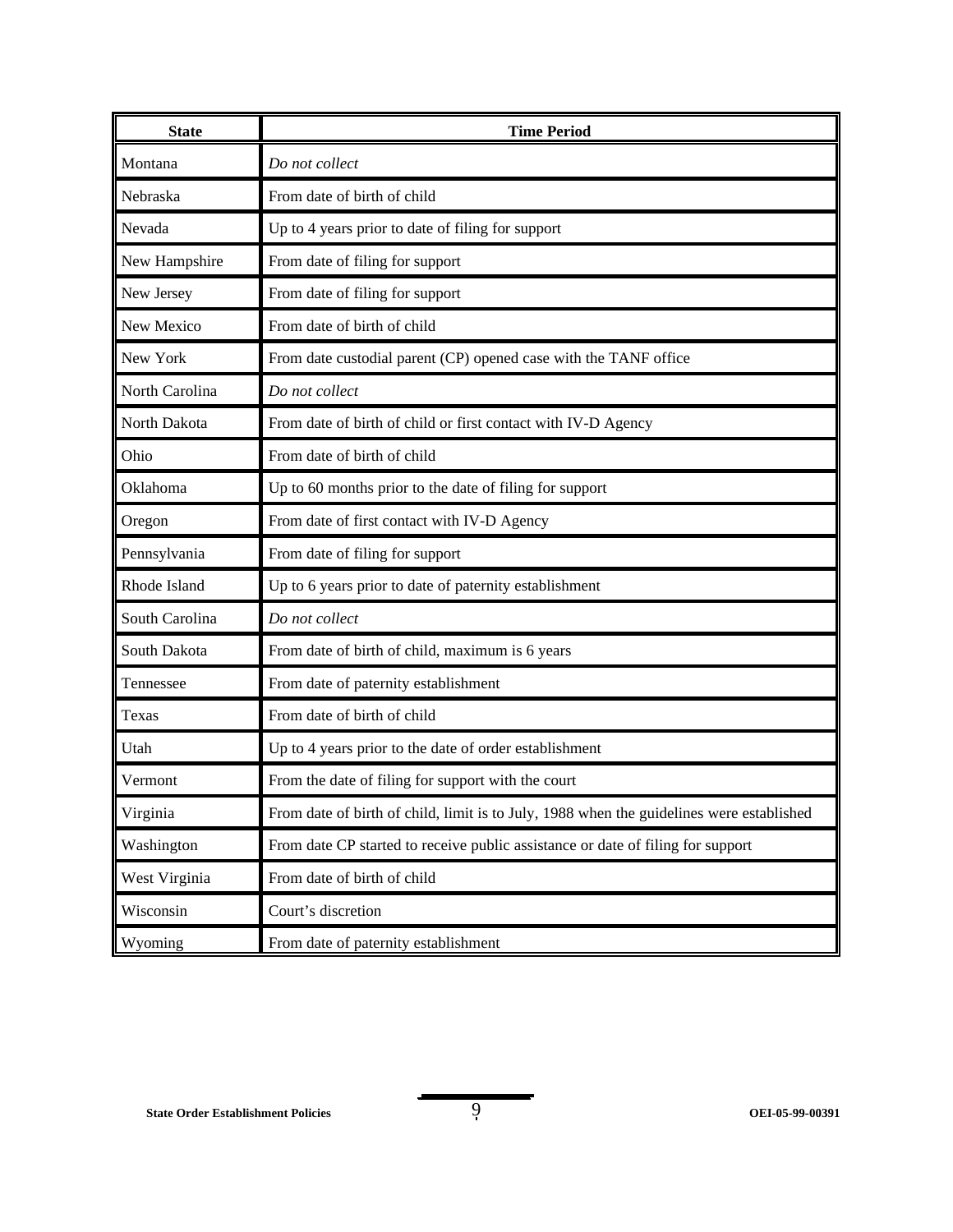

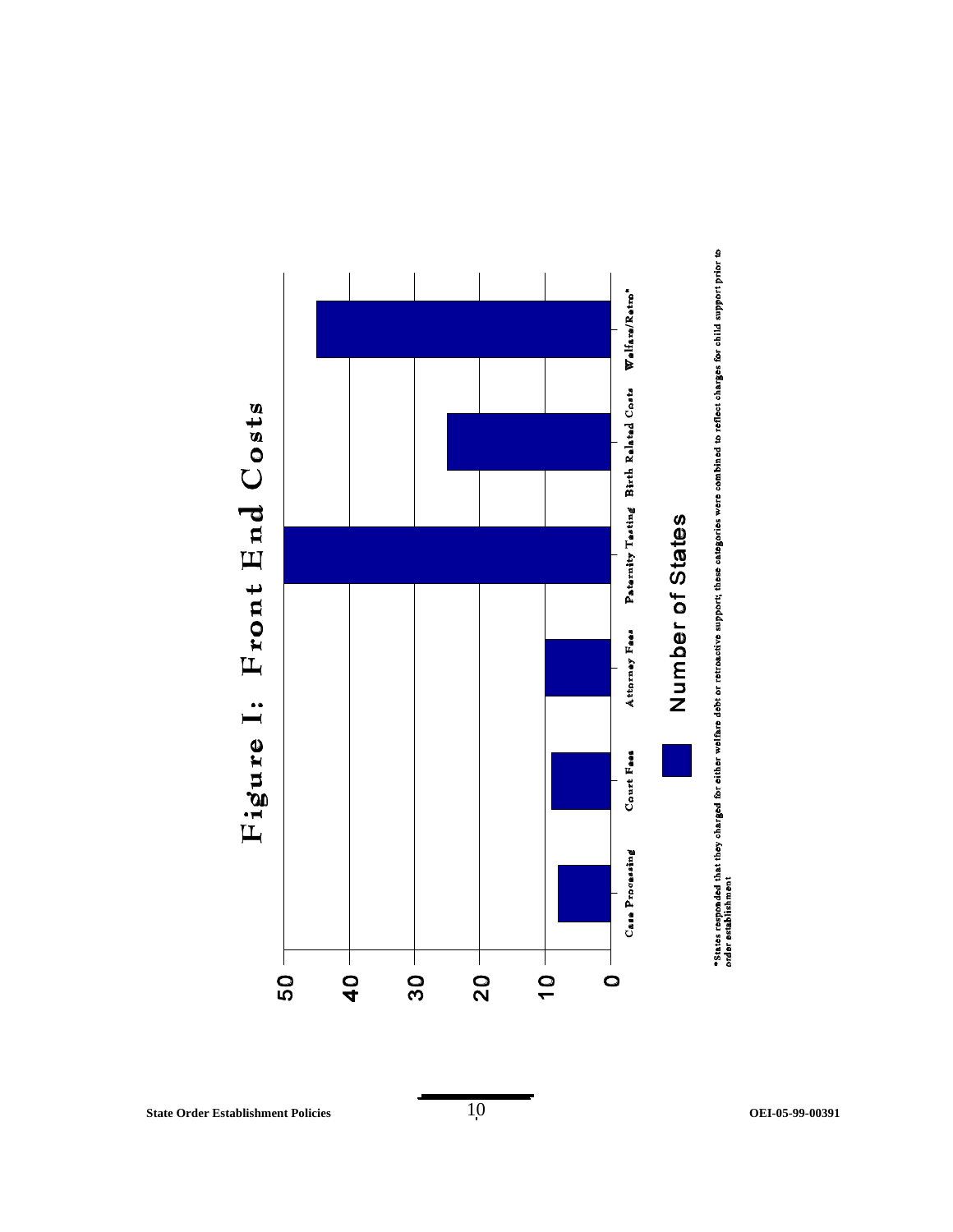# **Routine Fees and Interest**

### **Map II: States' Policies on Routine Fees**

In addition to the support obligation paid by the non-custodial parent, many of the States charge, or allow employers to charge ongoing fees. Forty-seven States allow employers to charge non-custodial parents a fee for income withholding. In addition to employers' fees, seven of the States charge non-custodial parents for ongoing case processing. Only five of the States do not charge non-custodial parents for either employer or case processing fees.

### **Map III: States' Policies on Charging Interest on Support Owed**

Thirty-four States charge interest to the non-custodial parents on either debt stemming from charges prior to the order establishment, arrears which build up after order establishment, or on the total amount of debt and arrears past due. Eighteen of the States do not charge non-custodial parents any interest.

### **Map IV: States with Multiple Policies for Collecting Fees**

Several States charge multiple front end and ongoing fees leading to a larger cumulative cost for the non-custodial parent to pay in addition to the monthly support obligation. Michigan and Pennsylvania reportedly charge non-custodial parents for case processing and attorney fees, paternity testing fees and birth-related medical costs in addition to retroactive support. Seven States charge non-custodial parents interest on the support owed in addition to charges for retroactive support and three or more front-end fees. New Mexico and Mississippi charge non-custodial parents all of the front end fees listed, retroactive support, ongoing case processing fees and interest on unpaid support.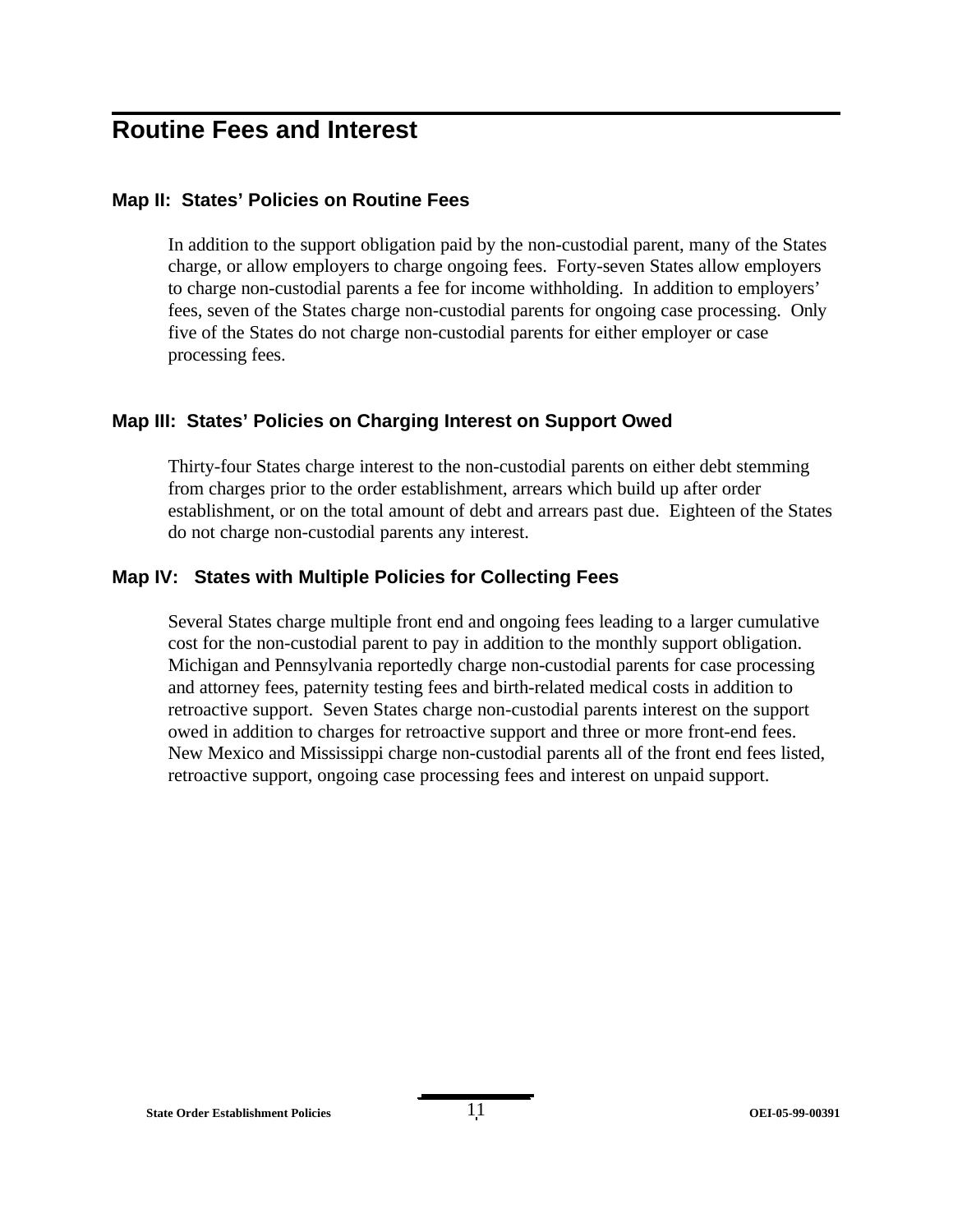# Map II: States' Policies on Routine Fees

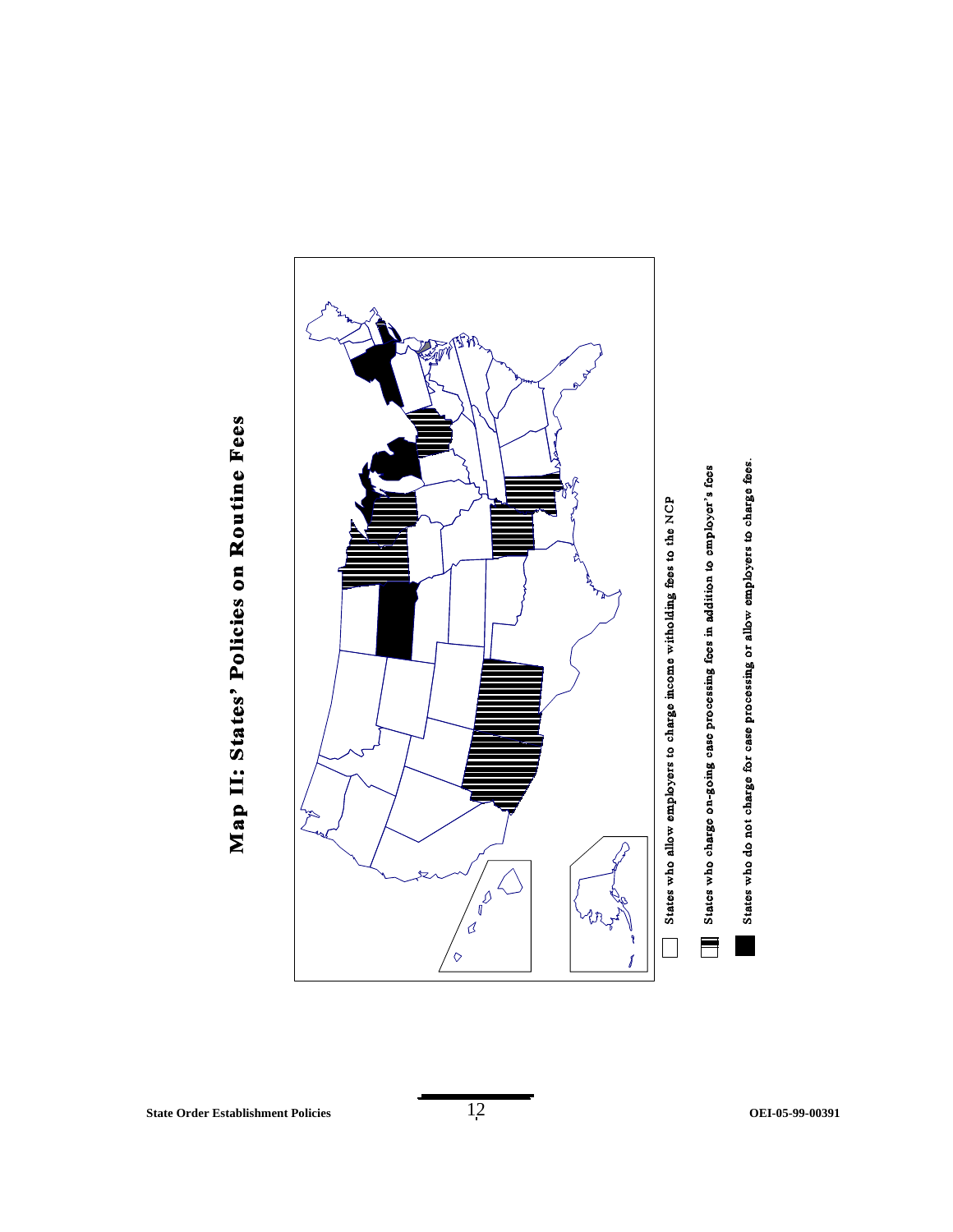

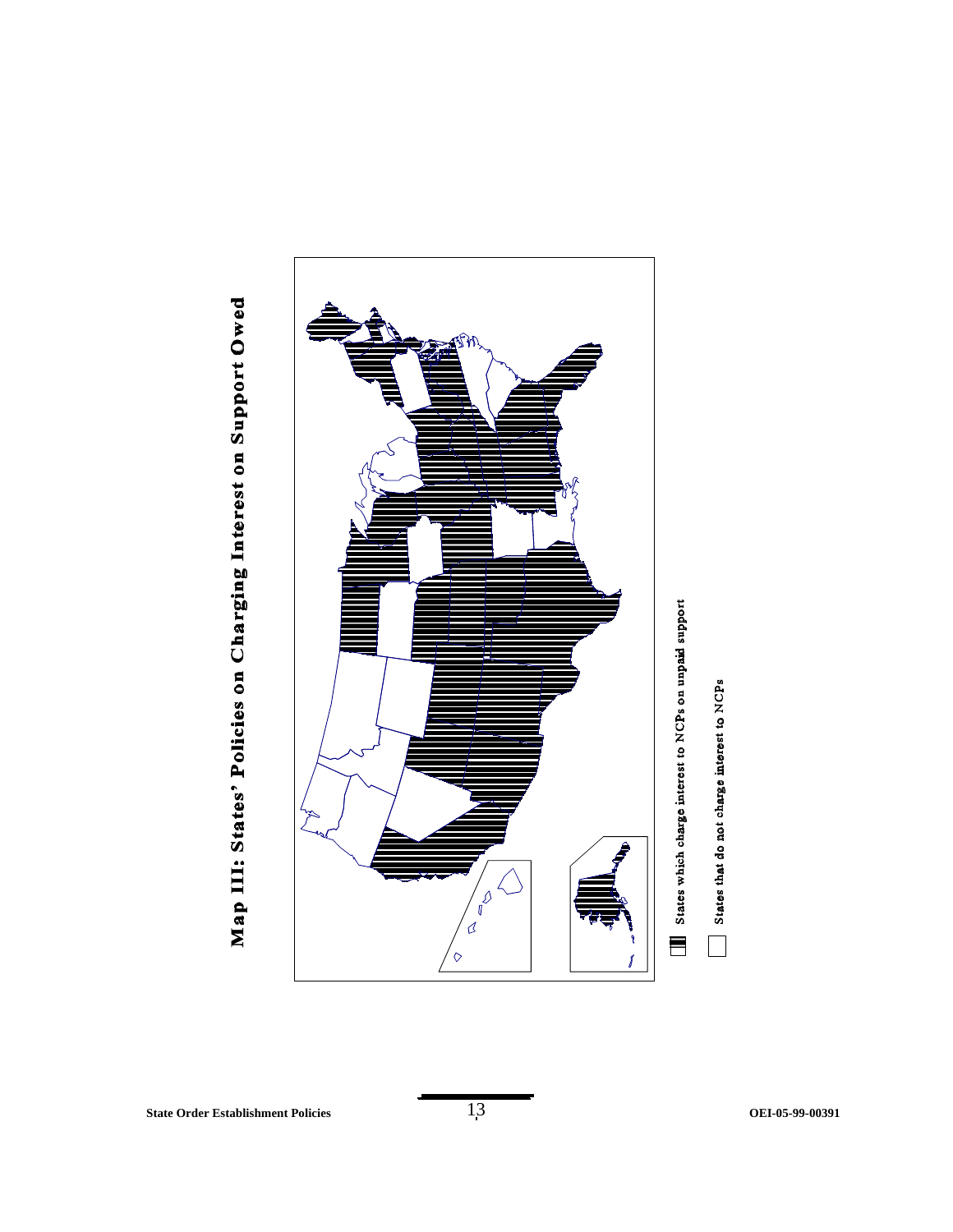

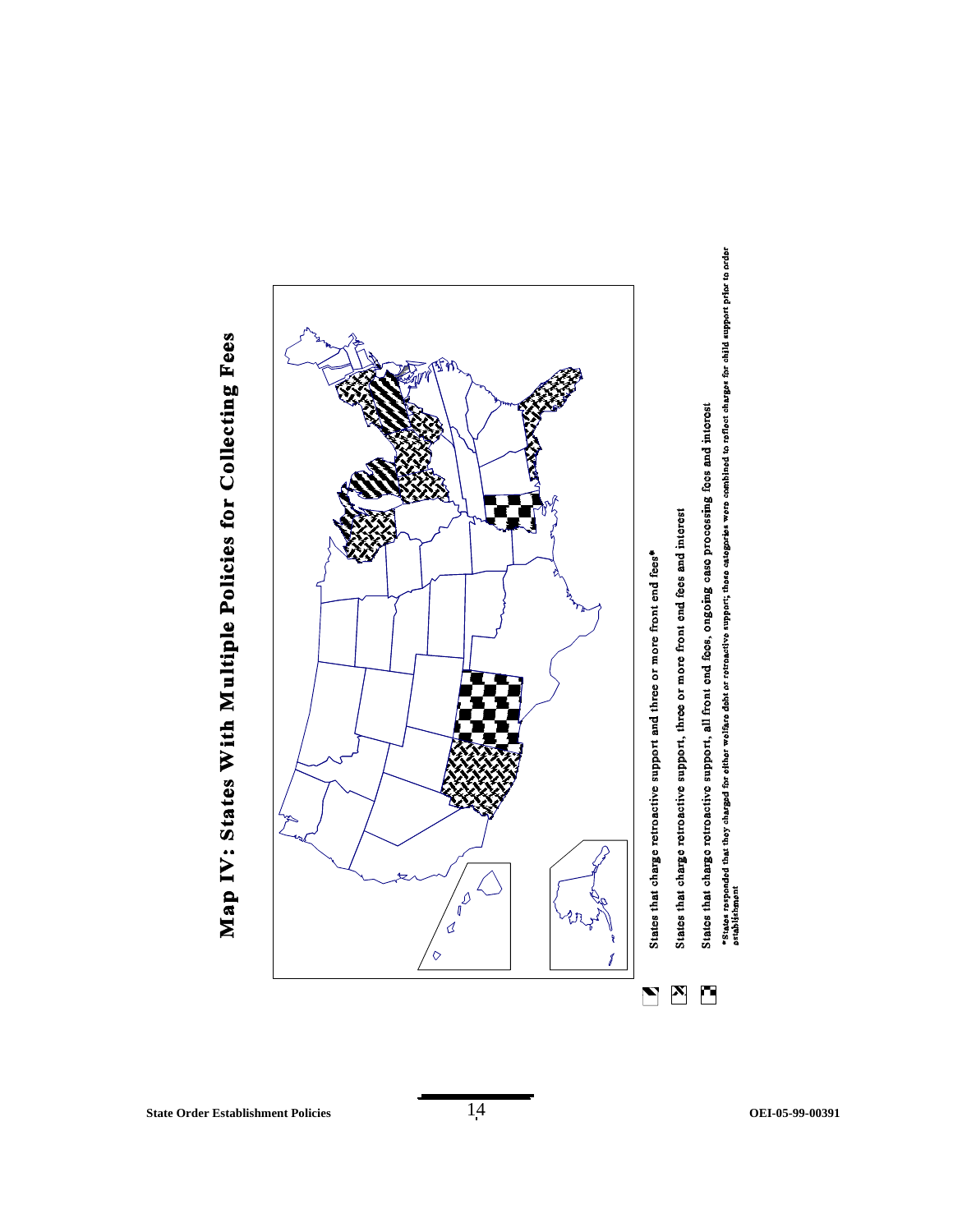# **Income Imputation**

### **Map V: States That Impute Income by Policy**

Only the District of Columbia, Connecticut and Mississippi do not impute (i.e. attribute) income by policy. In 30 States, imputation is practiced if the non-custodial parent fails to provide relevant information or is currently unemployed or underemployed. Five States impute income only if the non-custodial parent fails to provide relevant information such as pay stubs, income tax returns or financial affidavits. Thirteen States impute income only if the non-custodial parent is unemployed or underemployed.

### **Figure II: Basis of Imputation**

Most of the 48 States that impute income consider a combination of factors in determining the amount of income to be imputed to the non-custodial parent. Thirty-five States base imputed awards on the premise that the non-custodial parent should be able to work a minimum wage job for 40 hours per week. Fifteen of the States consider the area wage rate and 10 of the States look at the area employment rate to determine imputed income. Seventeen States consider the non-custodial parent's level of education while 14 account for disabilities hindering full employment. Thirty-five States evaluate the non-custodial parent's skills and experience and thirty-one base imputation on most recent employment, where information is available.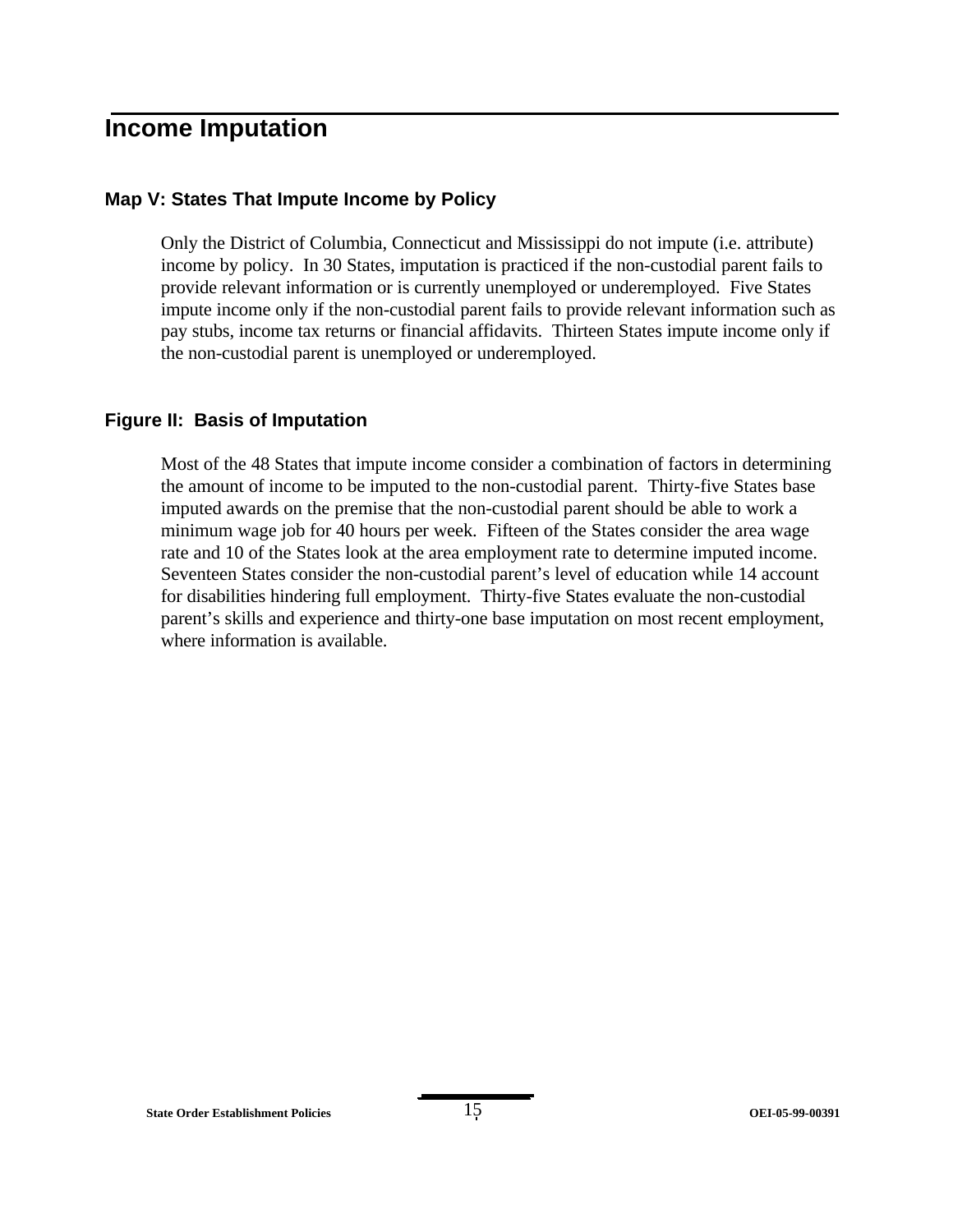

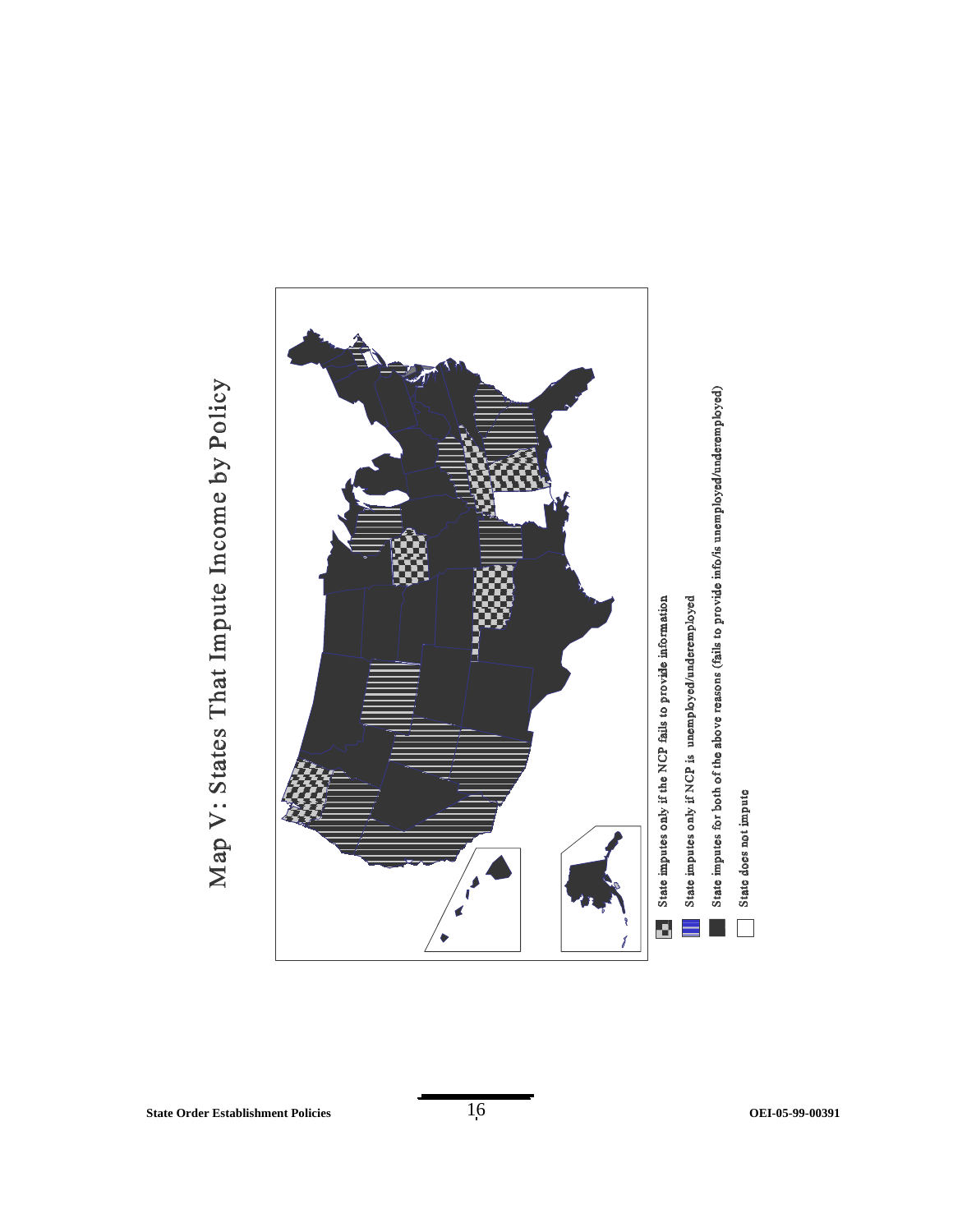

**State Order Establishment Policies 17 OEI-05-99-00391**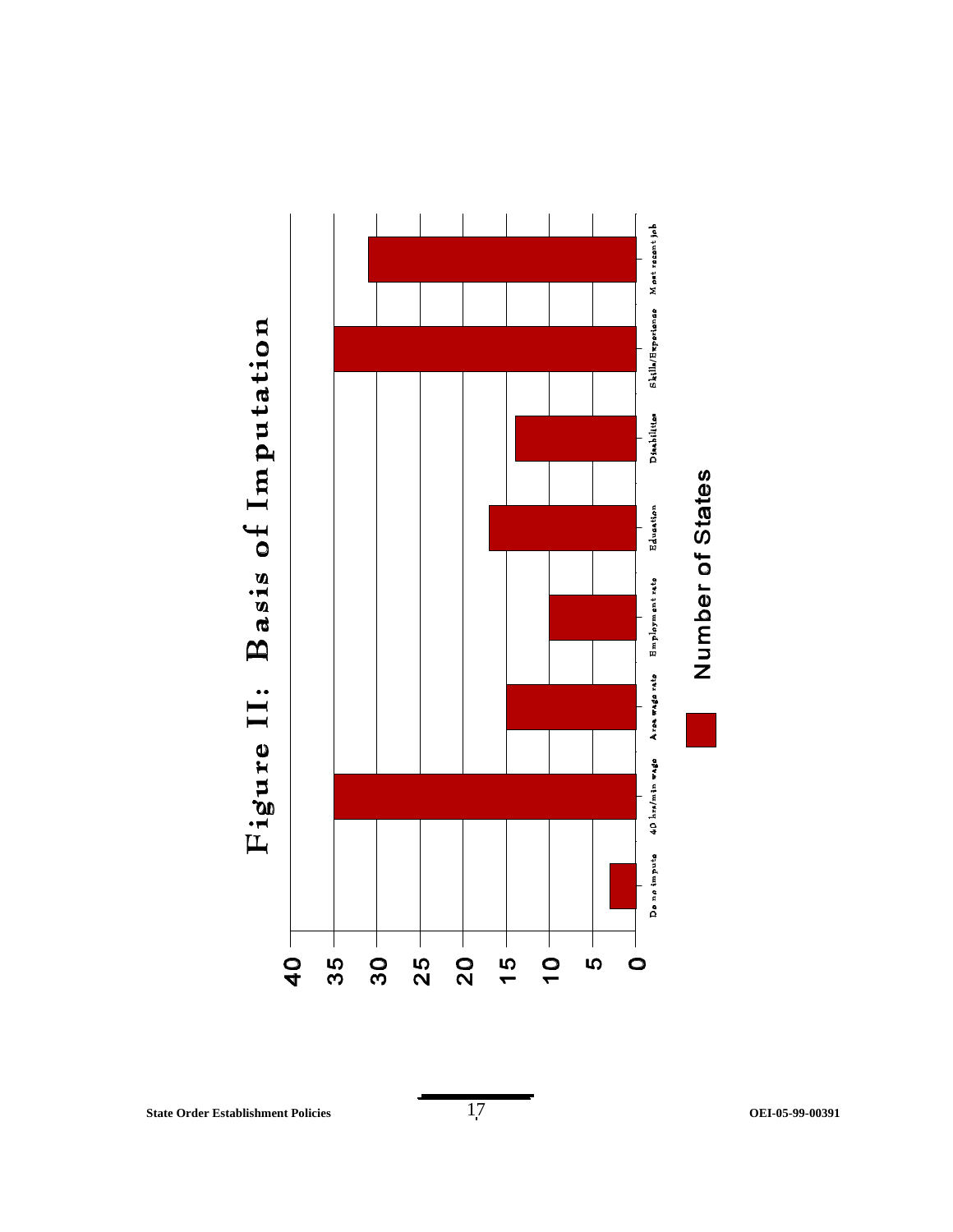# **Minimum Order Policies**

### **Map VI: States' Policies Toward Low-Income Non-custodial Parents**

If the non-custodial parent is low-income, 30 States specify an income threshold below which orders are established differently. The thresholds used to define low-income obligors and the treatment of their orders vary by State. States with a threshold use a minimum award which is either presumptive or mandatory, or leave it to the court's discretion to determine the award amount. Eleven States which do not have a threshold defining low-income obligors still have a minimum award amount to apply in cases where a non-custodial parent is determined to be low-income. Ten States do not have a threshold or a minimum award amount to apply in low-income cases.

### **Table II: States' Treatment of Low Income Obligors**

States typically set low-income thresholds to be a minimum amount of weekly, monthly or annual earnings. Alaska and Maine use the Federal poverty level as their low-income threshold. Minimum order amounts range from \$20/month to \$168/month, with most minimum order States setting minimum awards between \$20 and \$50/month. Table II displays the income thresholds and minimum order amounts used by States. Some States may have reported a minimum threshold within their guidelines to be a separate threshold for low-income obligors while other States with such a guideline threshold might have responded that they do not have an income threshold below which a minimum obligation is ordered. (See question 4 in Survey in Appendix A).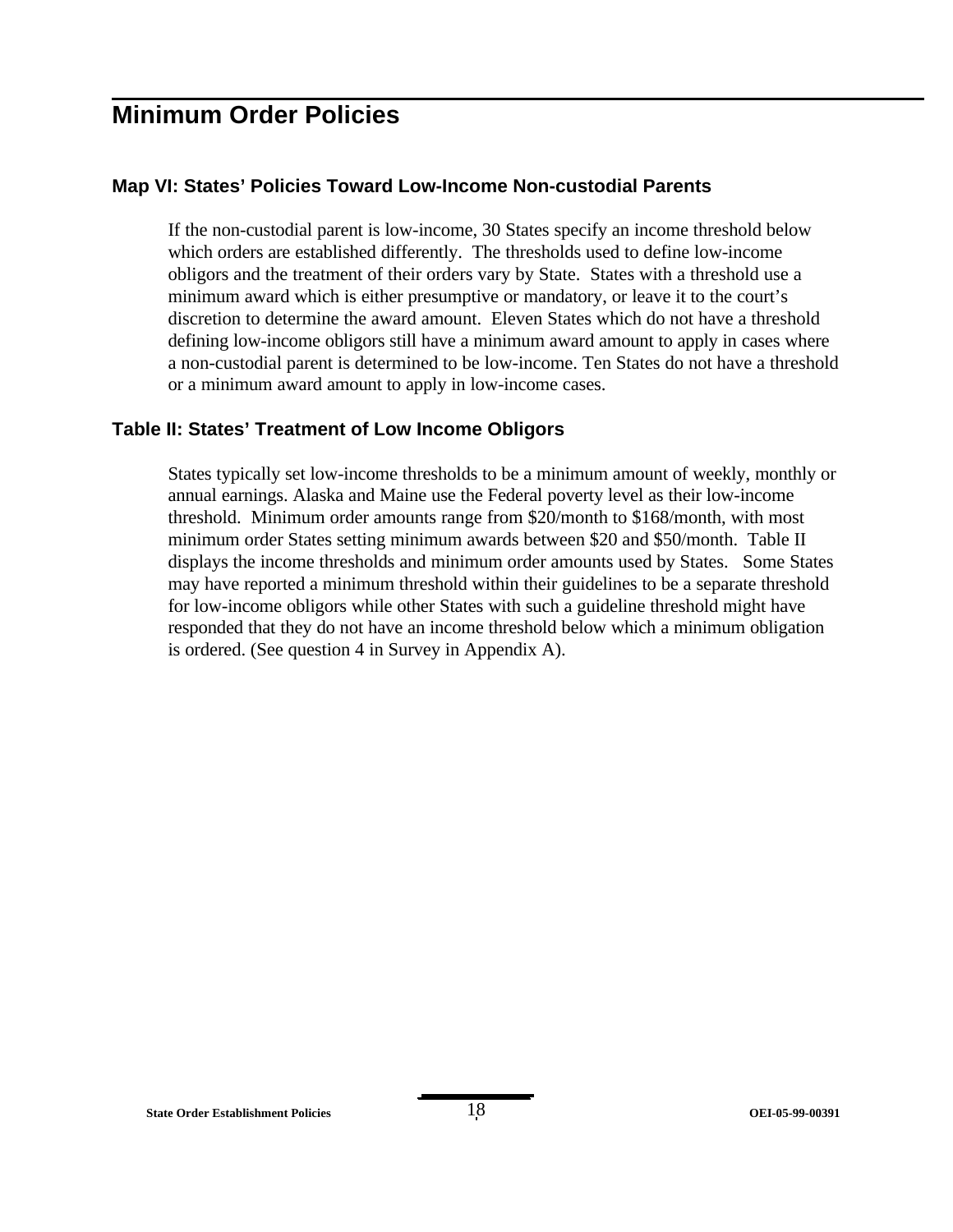

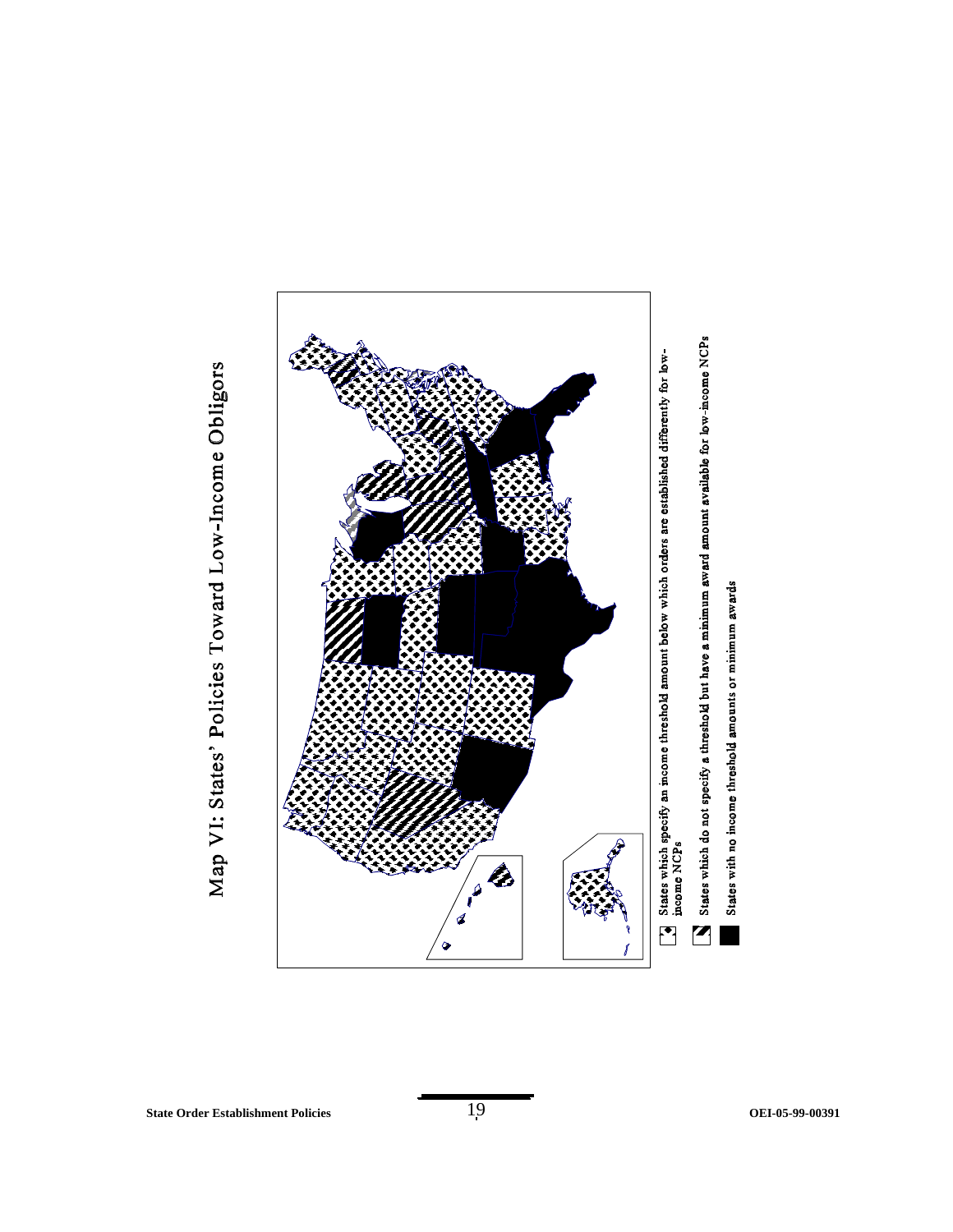| <b>State</b>          | <b>Income Threshold</b><br><b>Amount</b><br>(converted to months) | Presumptive<br><b>Minimum</b><br>Award* | <b>Mandatory</b><br><b>Minimum</b><br>Award** | Award is<br>Court's<br><b>Discretion</b> | N <sub>0</sub><br><b>Minimum</b><br><b>Specified</b> |
|-----------------------|-------------------------------------------------------------------|-----------------------------------------|-----------------------------------------------|------------------------------------------|------------------------------------------------------|
| Alabama               | \$550/month                                                       |                                         |                                               | $\mathbf X$                              |                                                      |
| Alaska                | Federal poverty level                                             |                                         | \$50/month                                    |                                          |                                                      |
| Arizona               | none                                                              |                                         |                                               |                                          | X                                                    |
| Arkansas              | none                                                              |                                         |                                               |                                          | X                                                    |
| California            | \$1000/month net                                                  |                                         |                                               | X                                        |                                                      |
| Colorado              | \$400/month                                                       |                                         |                                               | \$20-50 month                            |                                                      |
| Connecticut           | \$723/month                                                       | \$28/month                              |                                               |                                          |                                                      |
| Delaware              | none                                                              |                                         | \$106/month                                   |                                          |                                                      |
| D.C.                  | \$625/month                                                       | \$50/month                              |                                               |                                          |                                                      |
| Florida               | none                                                              |                                         |                                               |                                          | X                                                    |
| Georgia               | none                                                              |                                         |                                               |                                          | X                                                    |
| Hawaii                | none                                                              | \$50/month                              |                                               |                                          |                                                      |
| Idaho                 | \$800/month                                                       | \$50/month                              |                                               |                                          |                                                      |
| Illinois              | none                                                              |                                         |                                               | X                                        |                                                      |
| Indiana               | none                                                              |                                         |                                               | $\mathbf X$                              |                                                      |
| Iowa                  | \$500/month                                                       | \$50/month                              |                                               |                                          |                                                      |
| Kansas                | none                                                              |                                         |                                               |                                          | X                                                    |
| Kentucky              | none                                                              |                                         | \$60-90/month                                 |                                          |                                                      |
| Louisiana             | \$600/month                                                       |                                         |                                               | X                                        |                                                      |
| Maine                 | Federal poverty level                                             |                                         | $10\%$ of<br>income                           |                                          |                                                      |
| Maryland              | \$599/month gross                                                 | \$20-50/month                           |                                               |                                          |                                                      |
| Massachusetts         | \$531/month                                                       | \$50/month                              |                                               |                                          |                                                      |
| Michigan <sup>1</sup> | none                                                              |                                         | \$21/month                                    |                                          |                                                      |

# **Table 2: States' Treatment of Low-Income Obligors**

**State Order Establishment Policies** 20 **OEI-05-99-00391** 

<sup>&</sup>lt;sup>1</sup> Michigan statute offers one formula to use for low-income obligors above the Federal poverty level and a formula for those below it. As part of the mandatory minimum order, a health care add-on of between \$3-\$11/week is added.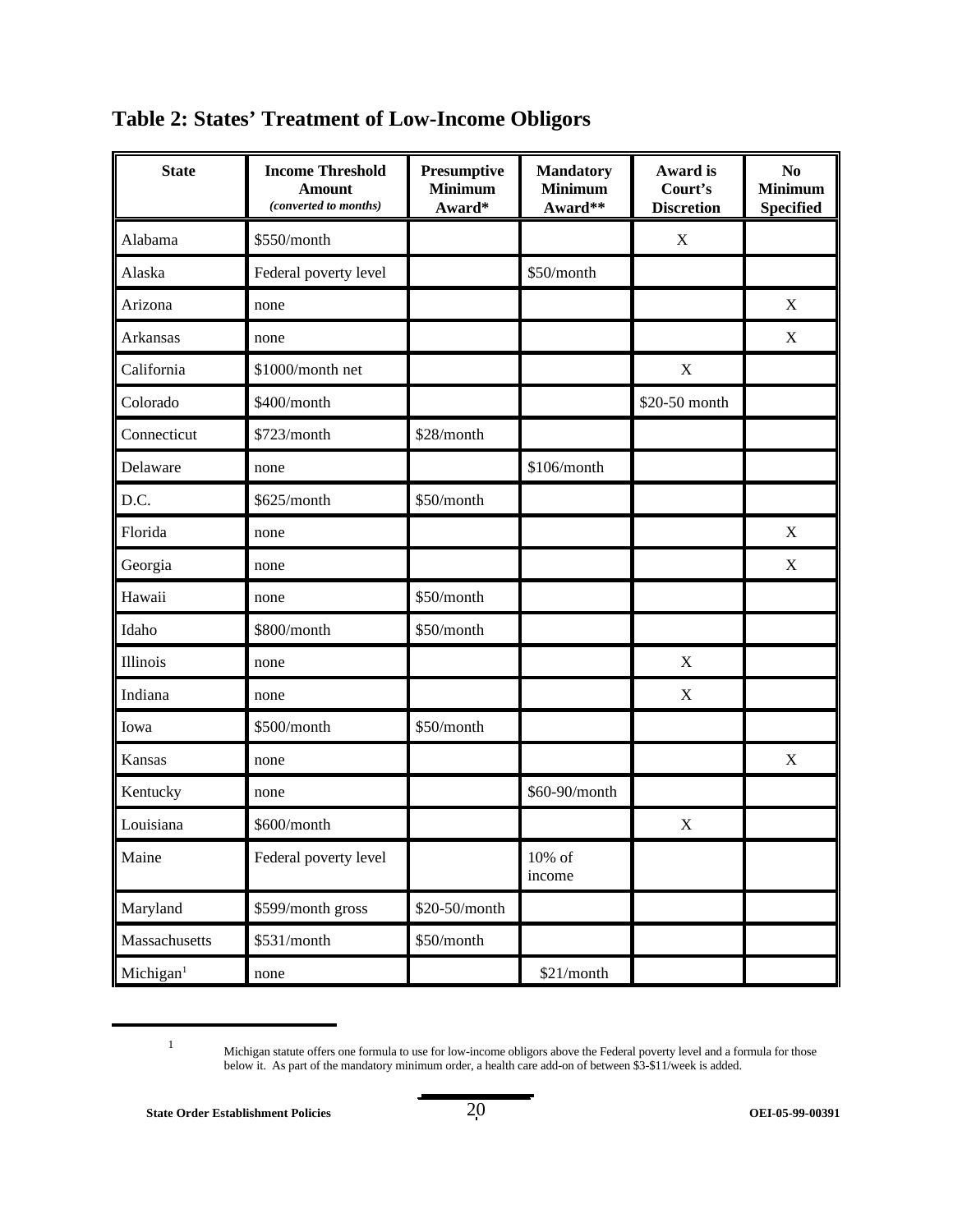| <b>State</b>            | <b>Income Threshold</b><br><b>Amount</b><br>(converted to months) | Presumptive<br><b>Minimum</b><br>Award* | <b>Mandatory</b><br><b>Minimum</b><br>Award** | Award is<br>Court's<br><b>Discretion</b> | N <sub>0</sub><br><b>Minimum</b><br><b>Specified</b> |
|-------------------------|-------------------------------------------------------------------|-----------------------------------------|-----------------------------------------------|------------------------------------------|------------------------------------------------------|
| Minnesota               | \$550/month                                                       |                                         |                                               |                                          | $\mathbf X$                                          |
| Mississippi             | \$417/month                                                       |                                         |                                               | $\mathbf X$                              |                                                      |
| Missouri                | \$824/month                                                       | \$20-50/month                           |                                               |                                          |                                                      |
| Montana <sup>2</sup>    | \$893/month                                                       | $\mathbf X$                             |                                               |                                          |                                                      |
| Nebraska                | \$687/month                                                       | \$50/month                              |                                               |                                          | X                                                    |
| Nevada                  | none                                                              |                                         |                                               | $\mathbf X$                              |                                                      |
| New Hampshire           | none                                                              |                                         | \$50/month                                    |                                          |                                                      |
| New Jersey <sup>3</sup> | \$723 combined/month                                              | \$21-179/mo                             |                                               | $\mathbf X$                              |                                                      |
| New Mexico              | \$800/month                                                       | \$100/month                             |                                               |                                          |                                                      |
| New York <sup>4</sup>   | \$687/month                                                       |                                         | \$25-50/month                                 |                                          |                                                      |
| North Carolina          | \$800/month                                                       |                                         |                                               |                                          | $\mathbf X$                                          |
| North Dakota            | none                                                              |                                         | \$50/month                                    |                                          |                                                      |
| Ohio <sup>5</sup>       | \$700/month combined                                              |                                         | \$50/month                                    |                                          |                                                      |
| Oklahoma                | none                                                              |                                         |                                               |                                          | X                                                    |
| Oregon                  | \$850/month gross                                                 | \$50/month                              |                                               |                                          |                                                      |
| Pennsylvania            | \$550/month                                                       |                                         | \$20-50/month                                 |                                          |                                                      |
| Rhode Island            | \$600/month                                                       |                                         |                                               |                                          | $\mathbf X$                                          |
| South Carolina          | \$600/month                                                       | \$50/month                              |                                               |                                          |                                                      |
| South Dakota            | none                                                              |                                         |                                               |                                          | $\mathbf X$                                          |
| Tennessee               | none                                                              |                                         |                                               |                                          | X                                                    |
| <b>Texas</b>            | none                                                              |                                         |                                               |                                          | X                                                    |

<sup>2</sup> The minimum award for Montana is a percentage of the non-custodial parent's (NCP's) income based on the relationship between their net income and the State's self-support reserve.

<sup>3</sup> The State of New Jersey sets awards for low-income situations based on the combined income of both the NCP and CP.

<sup>4</sup> The State of New York also has a self support reserve for the NCP set at \$11,124 for 1999.

<sup>5</sup> The State of Ohio sets awards for low-income situations based on the combined income of both the NCP and CP.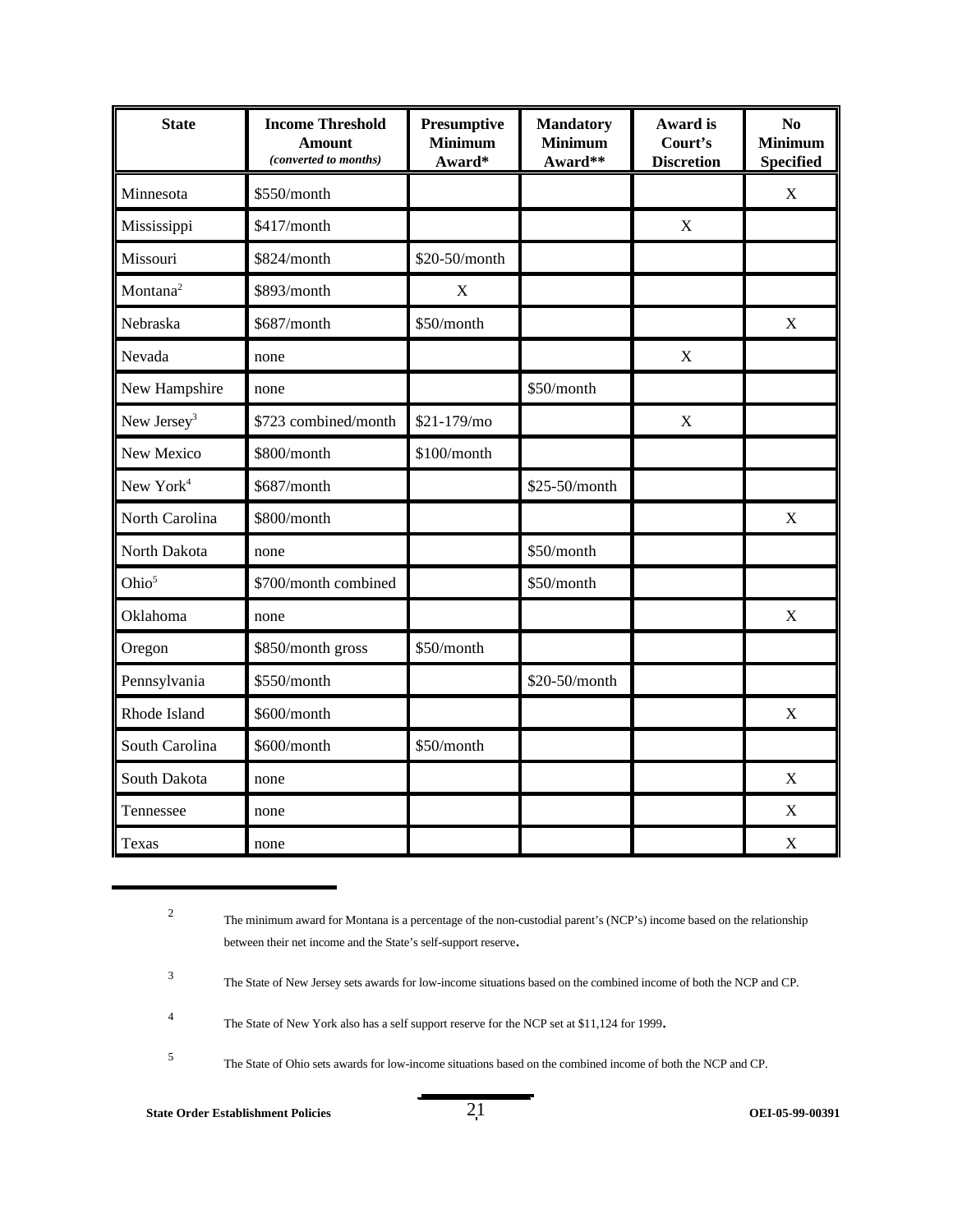| <b>State</b>         | <b>Income Threshold</b><br><b>Amount</b><br>(converted to months) | <b>Presumptive</b><br><b>Minimum</b><br>Award* | <b>Mandatory</b><br><b>Minimum</b><br>Award** | Award is<br>Court's<br><b>Discretion</b> | N <sub>0</sub><br><b>Minimum</b><br><b>Specified</b> |
|----------------------|-------------------------------------------------------------------|------------------------------------------------|-----------------------------------------------|------------------------------------------|------------------------------------------------------|
| Utah                 | \$649/month                                                       | \$20/month                                     |                                               |                                          |                                                      |
| Vermont              | none                                                              |                                                | \$85-106/mo                                   |                                          |                                                      |
| Virgina              | \$600/month                                                       |                                                | \$65/month                                    |                                          |                                                      |
| Washington           | \$600/month                                                       | \$25/month                                     |                                               |                                          |                                                      |
| <b>West Virgina</b>  | none                                                              |                                                | \$50/month                                    |                                          |                                                      |
| Wisconsin            | none                                                              |                                                |                                               |                                          | X                                                    |
| Wyoming <sup>6</sup> | \$732/month combined                                              |                                                | \$50/month                                    |                                          |                                                      |

# **Definitions:**

Presumptive Minimum Award: Award amount according to the guidelines (after other guideline adjustments have been made). This is the amount of the order unless the court deviates.

**\*\* Mandatory Minimum Award:** Specified minimum award amount from which there can be no downward deviation.

<sup>6</sup> Wyoming statute sets awards for low-income situations based on the combined income of both the NCP and CP.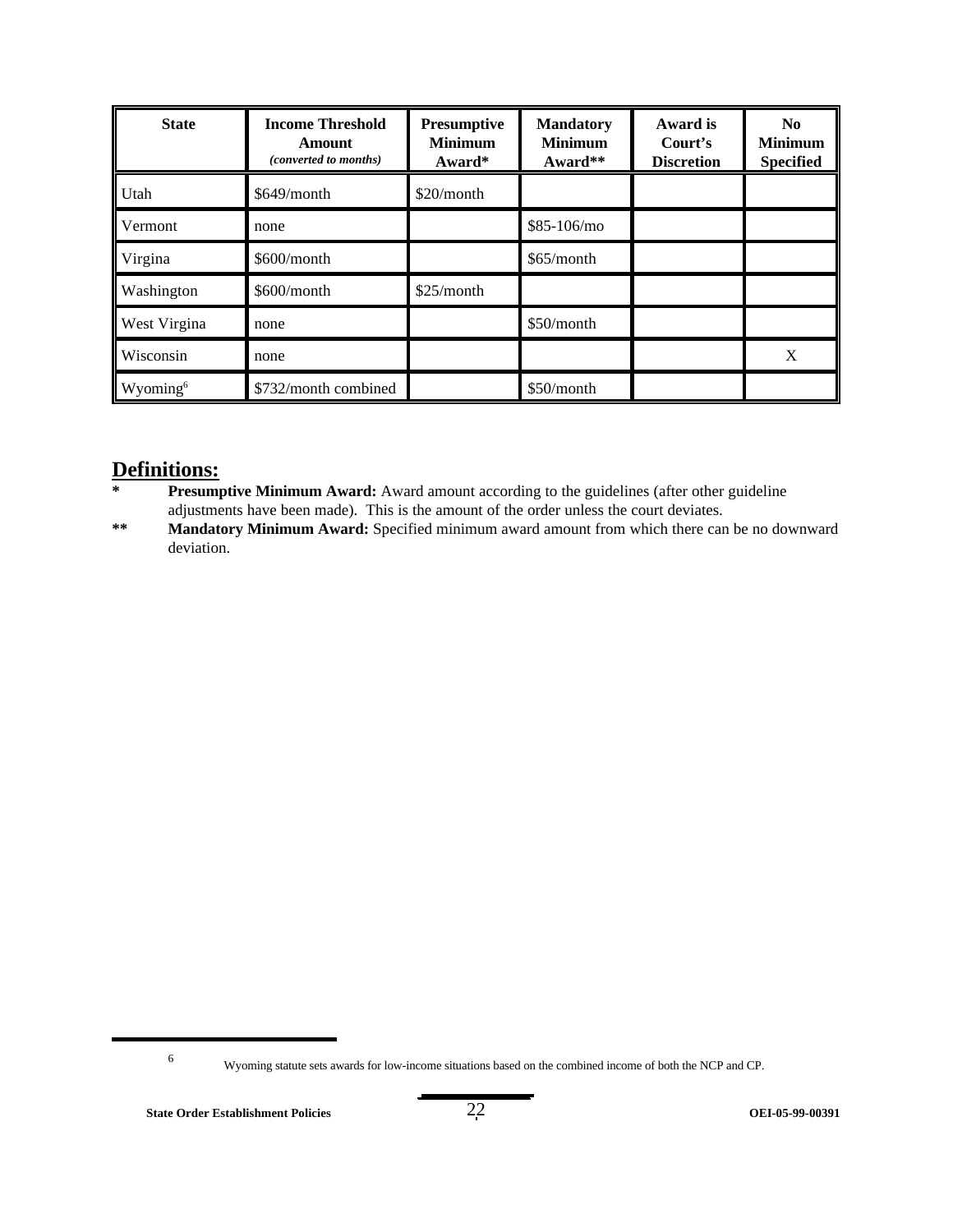

# Survey Instrument

### **State Child Support Order Establishment Practices Survey**

| <b>STATE:</b> | <b>SURVEY CONTACT NAME:</b> |
|---------------|-----------------------------|
| <b>PHONE</b>  | DATE                        |

### **Guidelines**

1. If your State uses Percentage of Income guidelines in the computation of a support order obligation, what are the specific percentages used per number of children?

| One child     | Two children          | Three children |
|---------------|-----------------------|----------------|
| Four children | Five or more children |                |

### **Imputation**

- 2. In what instances is imputation used as a means of determining the income of the noncustodial parent?
	- \_\_\_ NCP fails to provide relevant information
	- \_\_\_ NCP is currently unemployed
	- \_\_\_ NCP is perceived to be deliberately unemployed or underemployed
	- \_\_\_ Never Impute
	- \_\_\_ Other (please specify) \_\_\_\_\_\_\_\_\_\_\_\_\_\_\_\_\_\_\_\_\_\_\_\_\_\_\_\_\_\_\_\_\_\_\_\_\_\_\_\_\_\_\_\_\_\_\_\_\_\_
- 3. If income is imputed, what standards are used or what factors are considered during the imputation process?

\_\_\_\_\_\_\_\_\_\_\_\_\_\_\_\_\_\_\_\_\_\_\_\_\_\_\_\_\_\_\_\_\_\_\_\_\_\_\_\_\_\_\_\_\_\_\_\_\_\_\_\_\_\_\_\_\_\_\_\_\_\_\_\_\_\_\_\_\_\_\_\_ \_\_\_\_\_\_\_\_\_\_\_\_\_\_\_\_\_\_\_\_\_\_\_\_\_\_\_\_\_\_\_\_\_\_\_\_\_\_\_\_\_\_\_\_\_\_\_\_\_\_\_\_\_\_\_\_\_\_\_\_\_\_\_\_\_\_\_\_\_\_\_\_ \_\_\_\_\_\_\_\_\_\_\_\_\_\_\_\_\_\_\_\_\_\_\_\_\_\_\_\_\_\_\_\_\_\_\_\_\_\_\_\_\_\_\_\_\_\_\_\_\_\_\_\_\_\_\_\_\_\_\_\_\_\_\_\_\_\_\_\_\_\_\_\_

- \_\_\_ 40 hours/week at minimum wage \_\_\_ Educational level
- 
- \_\_\_ Cost of raising a child in the State \_\_\_ Special skills and training
- The Prevailing wage rates in the area Theorem Prior employment experience<br>
Availability of employment in the area Theorem Experience Countries and Theorem Prior employment experience
- $\frac{1}{\sqrt{2}}$  Availability of employment in the area
- **Other** (please specify)

- \_\_\_ Median Income in the State \_\_\_ Physical and mental disabilities
	-
	-
	- recent employment period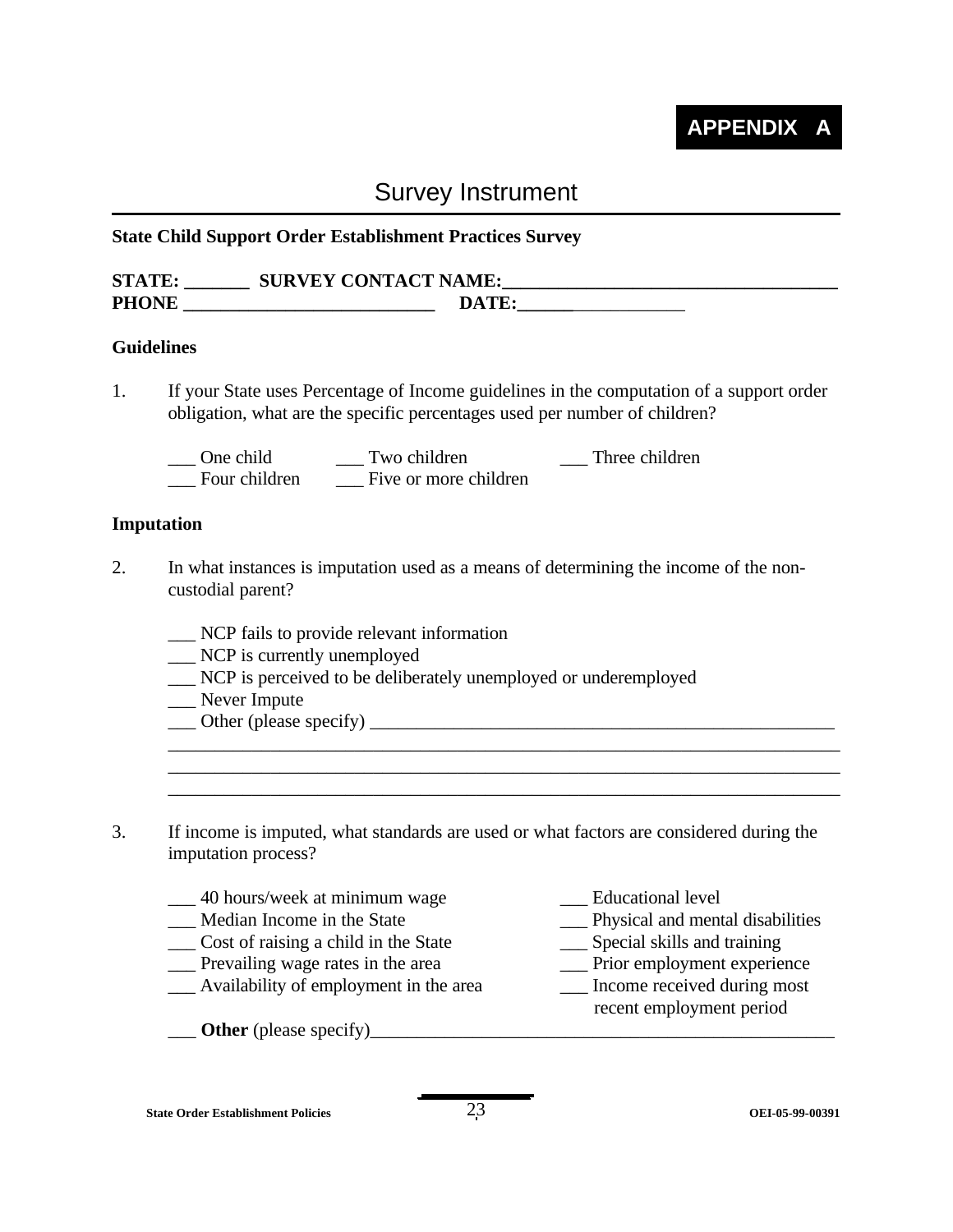# Survey Instrument

### **Minimum Orders**

4. If the non-custodial parent is found to be low-income, or an imputation process has set income at a low level, is there an income threshold below which a minimum obligation amount is ordered?

\_\_\_\_\_\_ Income threshold amount \$\_\_\_\_\_\_\_\_\_\_\_ No income threshold amount

5. What is the presumptive or mandatory minimum amount of support ordered for lowincome cases?

\$ Amount Presumptive or Mandatory \_\_\_\_\_\_\_\_ No Minimum Amount

### **Arrearage Policies/State Debt Policies**

- 6. In addition to the prospective order obligation, are NCPs responsible for any other costs at the time of order establishment?
	- Yes No

If yes, what costs are NCPs responsible for?

- 
- \_\_\_ Birth-related medical service costs \_\_\_\_\_ Court time fees \_\_\_\_\_ Case-processing fees \_\_\_\_\_\_\_ Attorney services  $\_\_\_\$ Case-processing fees
- \_\_\_ Blood tests for paternity establishment \_\_\_ Child support during time prior to order establishment

\_\_\_\_\_\_\_\_\_\_\_\_\_\_\_\_\_\_\_\_\_\_\_\_\_\_\_\_\_\_\_\_\_\_\_\_\_\_\_\_\_\_\_\_\_\_\_\_\_\_\_\_\_\_\_\_\_\_\_\_\_\_\_\_\_\_\_\_\_\_\_\_ \_\_\_\_\_\_\_\_\_\_\_\_\_\_\_\_\_\_\_\_\_\_\_\_\_\_\_\_\_\_\_\_\_\_\_\_\_\_\_\_\_\_\_\_\_\_\_\_\_\_\_\_\_\_\_\_\_\_\_\_\_\_\_\_\_\_\_\_\_\_\_\_ \_\_\_\_\_\_\_\_\_\_\_\_\_\_\_\_\_\_\_\_\_\_\_\_\_\_\_\_\_\_\_\_\_\_\_\_\_\_\_\_\_\_\_\_\_\_\_\_\_\_\_\_\_\_\_\_\_\_\_\_\_\_\_\_\_\_\_\_\_\_\_\_

- \_\_\_ Welfare payments made to custodial parent prior to order establishment
- \_\_\_ Other (please specify):\_\_\_\_\_\_\_\_\_\_\_\_\_\_\_\_\_\_\_\_\_\_\_\_\_\_\_\_\_\_\_\_\_\_\_\_\_\_\_\_\_\_\_\_\_\_\_\_\_\_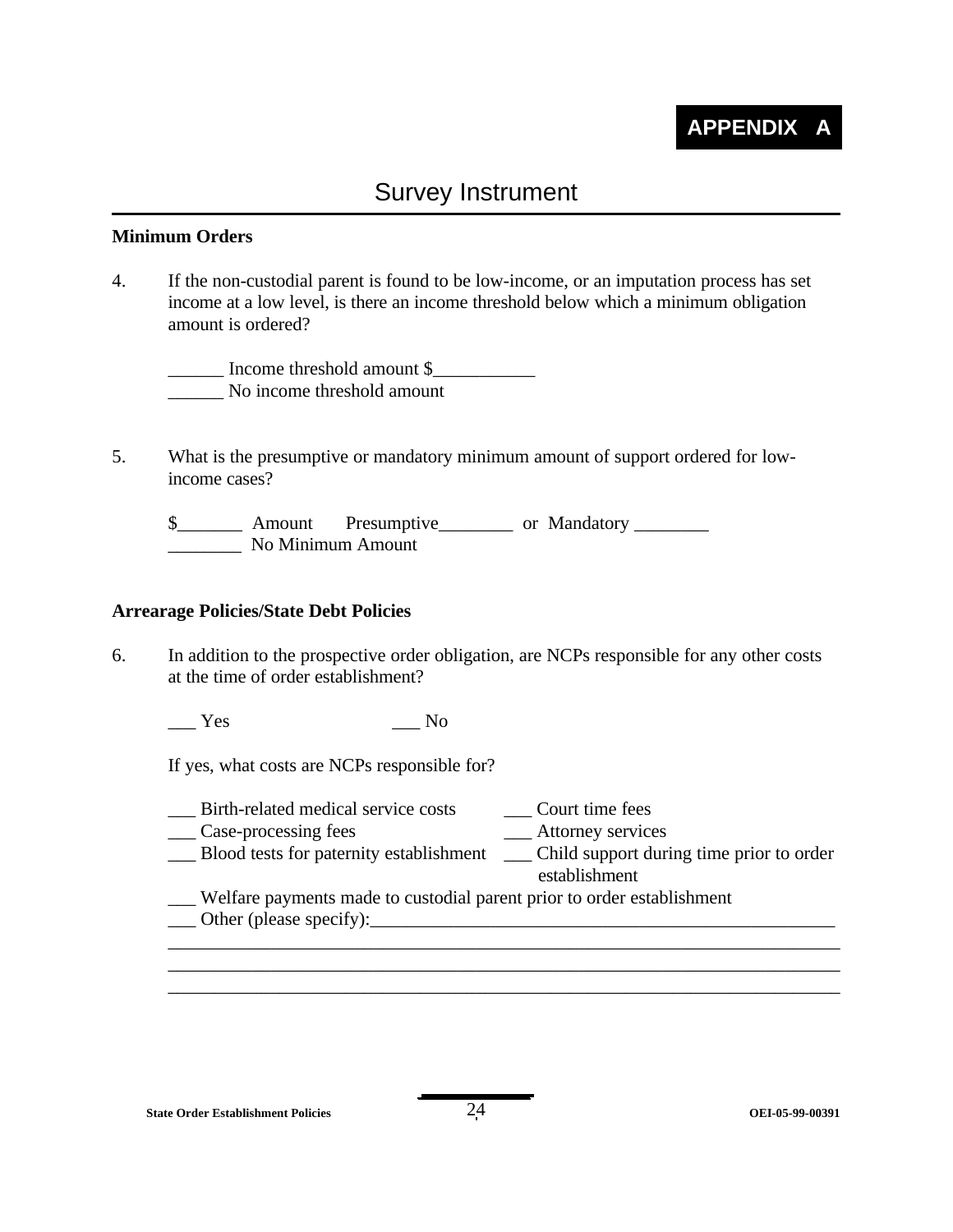

# Survey Instrument

- 7. If NCP is responsible for child support during time prior to order establishment, from what point in time is the past obligation calculated?
	- \_\_\_ Birthdate of child for whom support is due
	- \_\_\_ Date of paternity establishment
	- \_\_\_ Date of first contact with NCP by IV-D system
	- \_\_\_ Other (please specify):\_\_\_\_\_\_\_\_\_\_\_\_\_\_\_\_\_\_\_\_\_\_\_\_\_\_\_\_\_\_\_\_\_\_\_\_\_\_\_\_\_\_\_\_\_\_\_\_\_\_
- 8. If NCP is responsible for child support during time prior to order establishment, is there a limit, whether temporal or monetary, on the amount of the past obligation which may be sought?

\_\_\_\_\_\_\_\_\_\_\_\_\_\_\_\_\_\_\_\_\_\_\_\_\_\_\_\_\_\_\_\_\_\_\_\_\_\_\_\_\_\_\_\_\_\_\_\_\_\_\_\_\_\_\_\_\_\_\_\_\_\_\_\_\_\_\_\_\_\_\_\_

\_\_\_\_\_\_\_\_\_\_\_\_\_\_\_\_\_\_\_\_\_\_\_\_\_\_\_\_\_\_\_\_\_\_\_\_\_\_\_\_\_\_\_\_\_\_\_\_\_\_\_\_\_\_\_\_\_\_\_\_\_\_\_\_\_\_\_\_\_\_\_\_ \_\_\_\_\_\_\_\_\_\_\_\_\_\_\_\_\_\_\_\_\_\_\_\_\_\_\_\_\_\_\_\_\_\_\_\_\_\_\_\_\_\_\_\_\_\_\_\_\_\_\_\_\_\_\_\_\_\_\_\_\_\_\_\_\_\_\_\_\_\_\_\_ \_\_\_\_\_\_\_\_\_\_\_\_\_\_\_\_\_\_\_\_\_\_\_\_\_\_\_\_\_\_\_\_\_\_\_\_\_\_\_\_\_\_\_\_\_\_\_\_\_\_\_\_\_\_\_\_\_\_\_\_\_\_\_\_\_\_\_\_\_\_\_\_ \_\_\_\_\_\_\_\_\_\_\_\_\_\_\_\_\_\_\_\_\_\_\_\_\_\_\_\_\_\_\_\_\_\_\_\_\_\_\_\_\_\_\_\_\_\_\_\_\_\_\_\_\_\_\_\_\_\_\_\_\_\_\_\_\_\_\_\_\_\_\_\_

\_\_\_\_\_\_\_\_\_\_\_\_\_\_\_\_\_\_\_\_\_\_\_\_\_\_\_\_\_\_\_\_\_\_\_\_\_\_\_\_\_\_\_\_\_\_\_\_\_\_\_\_\_\_\_\_\_\_\_\_\_\_\_\_\_\_\_\_\_\_\_\_ \_\_\_\_\_\_\_\_\_\_\_\_\_\_\_\_\_\_\_\_\_\_\_\_\_\_\_\_\_\_\_\_\_\_\_\_\_\_\_\_\_\_\_\_\_\_\_\_\_\_\_\_\_\_\_\_\_\_\_\_\_\_\_\_\_\_\_\_\_\_\_\_

 $Yes$  No

If yes, please specify limit:

9. If NCP is responsible for welfare payments made to custodial parent prior to order establishment, is there a limit, whether temporal or monetary, on the amount of past obligation which may be sought?

 $\_\_$  Yes  $\_\_$  No

\_\_\_\_\_\_\_\_\_\_\_\_\_\_\_\_\_\_\_\_\_\_\_\_\_\_

If yes, please specify  $\lim$ it: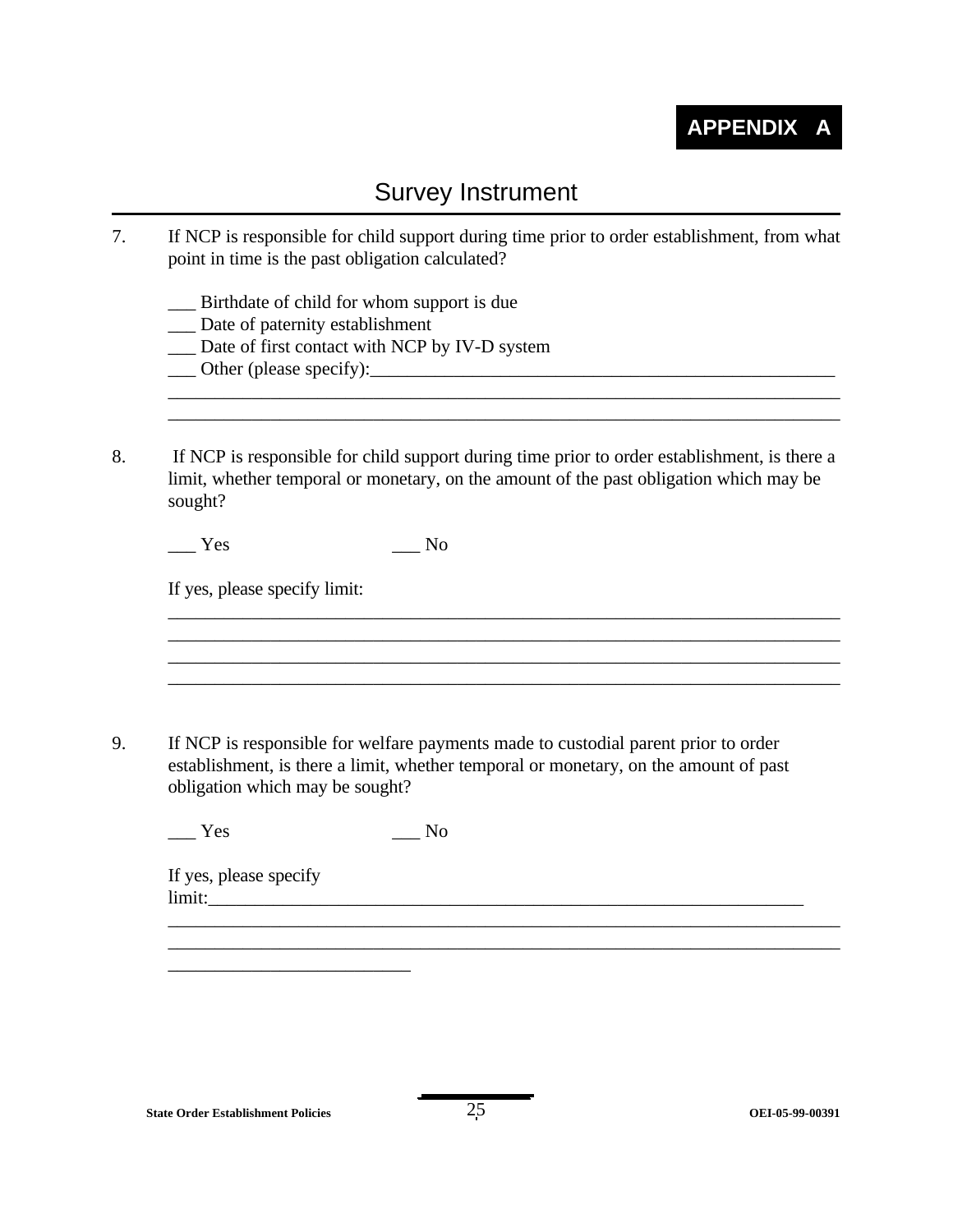10. If NCP is responsible for welfare payments made to custodial parent prior to order establishment, are there any State policies forgiving the debt owed the State in any cases?

|     | Yes<br>N <sub>0</sub>                                                                                                                                                                                                                                                                            |
|-----|--------------------------------------------------------------------------------------------------------------------------------------------------------------------------------------------------------------------------------------------------------------------------------------------------|
|     | If yes, please specify                                                                                                                                                                                                                                                                           |
| 11. | ,我们也不能在这里的时候,我们也不能在这里的时候,我们也不能会在这里的时候,我们也不能会在这里的时候,我们也不能会在这里的时候,我们也不能会在这里的时候,我们也<br>Is interest charged to the NCP on any of the following:                                                                                                                                                      |
|     | <u>Frior debt</u> (for charges before order establishment)<br>Interest Rate<br>Arrearages which build up after order establishment<br>Interest Rate<br>Total Amount of debt and arrears past due<br>Interest<br>$\frac{1}{2}$ and $\frac{1}{2}$ . The set of $\mathcal{O}(\mathbb{R}^d)$<br>Rate |
|     | <b>Routine Fees</b>                                                                                                                                                                                                                                                                              |
| 12. | Does your State IV-D office charge NCPs for any ongoing case processing fees?<br>Yes<br>No No                                                                                                                                                                                                    |
|     | If yes, how much are the NCPs required to pay? \$<br>With what frequency are the payments required ________                                                                                                                                                                                      |
| 13. | In your State, are employers allowed to charge fees to the NCP for income-witholding?<br>Yes<br>N <sub>0</sub>                                                                                                                                                                                   |

If yes, how much are employers allowed to charge? \$\_\_\_\_\_\_\_\_\_\_\_\_\_\_\_\_\_\_\_\_\_\_\_\_\_\_\_\_\_\_

**State Order Establishment Policies** 26 **OEI-05-99-00391**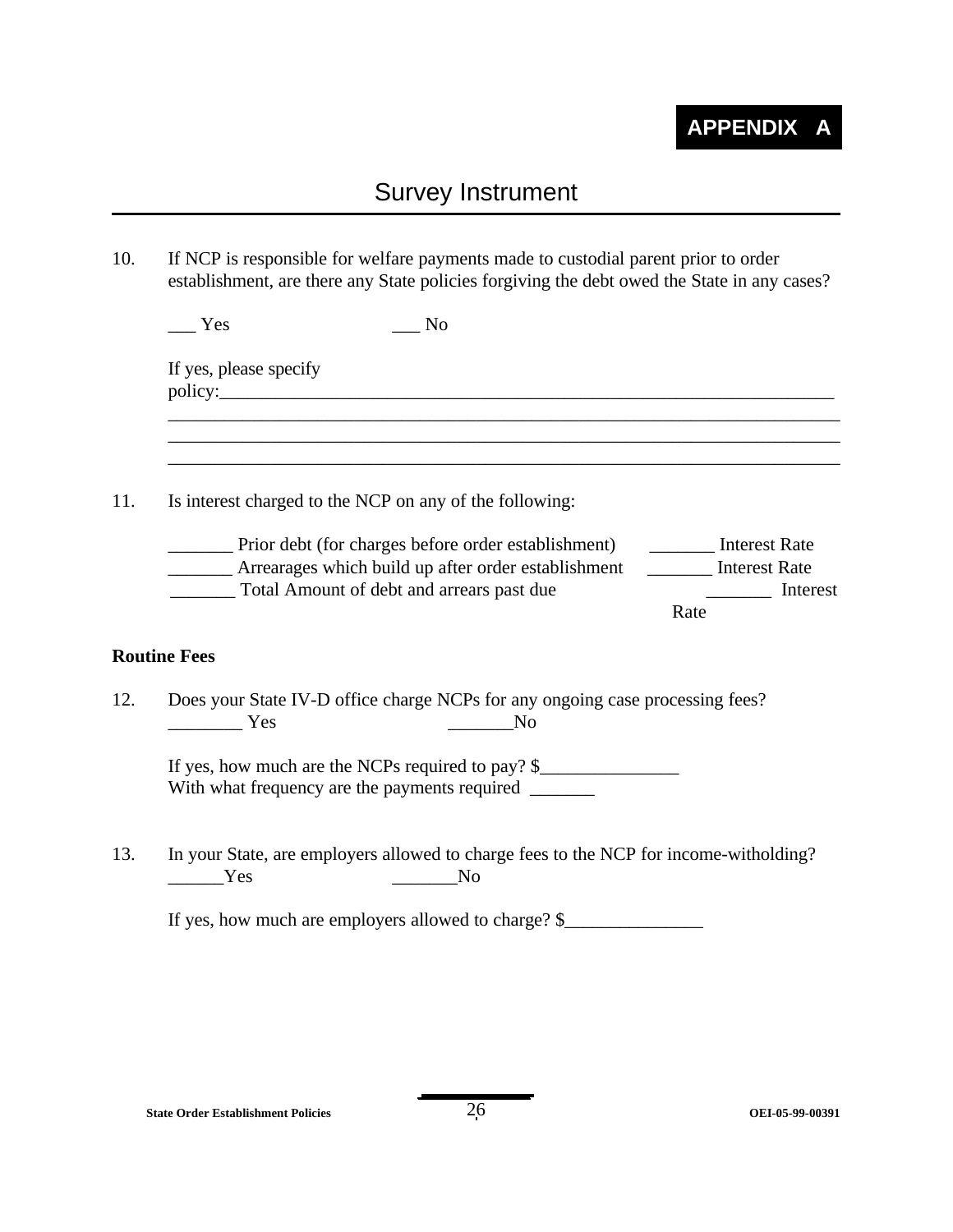# **APPENDIX B**

# Related Office of Inspector General Reports

Paternity Establishment: Notification of Rights And Responsibilities For Voluntary Paternity Acknowledgment (OEI-06-98-00051)

Paternity Establishment: Use of Alternative Sites for Voluntary Paternity Acknowledgment (OEI-06-98-00052)

Paternity Establishment: State Use of Genetic Testing (OEI-06-98-00054)

Paternity Establishment: The Role of Vital Records Agencies (OEI-06-98-00055)

Paternity Establishment: Payment to Vital Records (OEI-06-98-00056)

Review and Adjustment of Support Orders (OEI-05-98-00100)

Review and Adjustment of Support Orders, Experience in Ten States (OEI-05-98-00102)

Unpaid Child Support and Income Tax Deductions (OEI-05-95-00070)

Grantees and Providers Delinquent in Child Support (OEI-07-95-00390)

Review and Adjustment of IV-D Child Support Orders (OEI-07-92-00990)

Follow-Up on AFDC Absent Parents (OEI-05-89-01270; 8/91)

Child Support Enforcement Collection for Non-AFDC Clients (OAI-05-88-00340; 7/89)

Child Support Enforcement Collections, AFDC Cases: An Overview (OAI-05-86-00097)

Child Support Enforcement Collections on AFDC Cases: Non-Pursuit (OAI-05-87-00033)

Child Support Enforcement Collections on AFDC Cases: Arrearages (OAI-05-87-00034)

Child Support Enforcement Collections on AFDC Cases: Modification of Court Orders (OAI-05-87-00035)